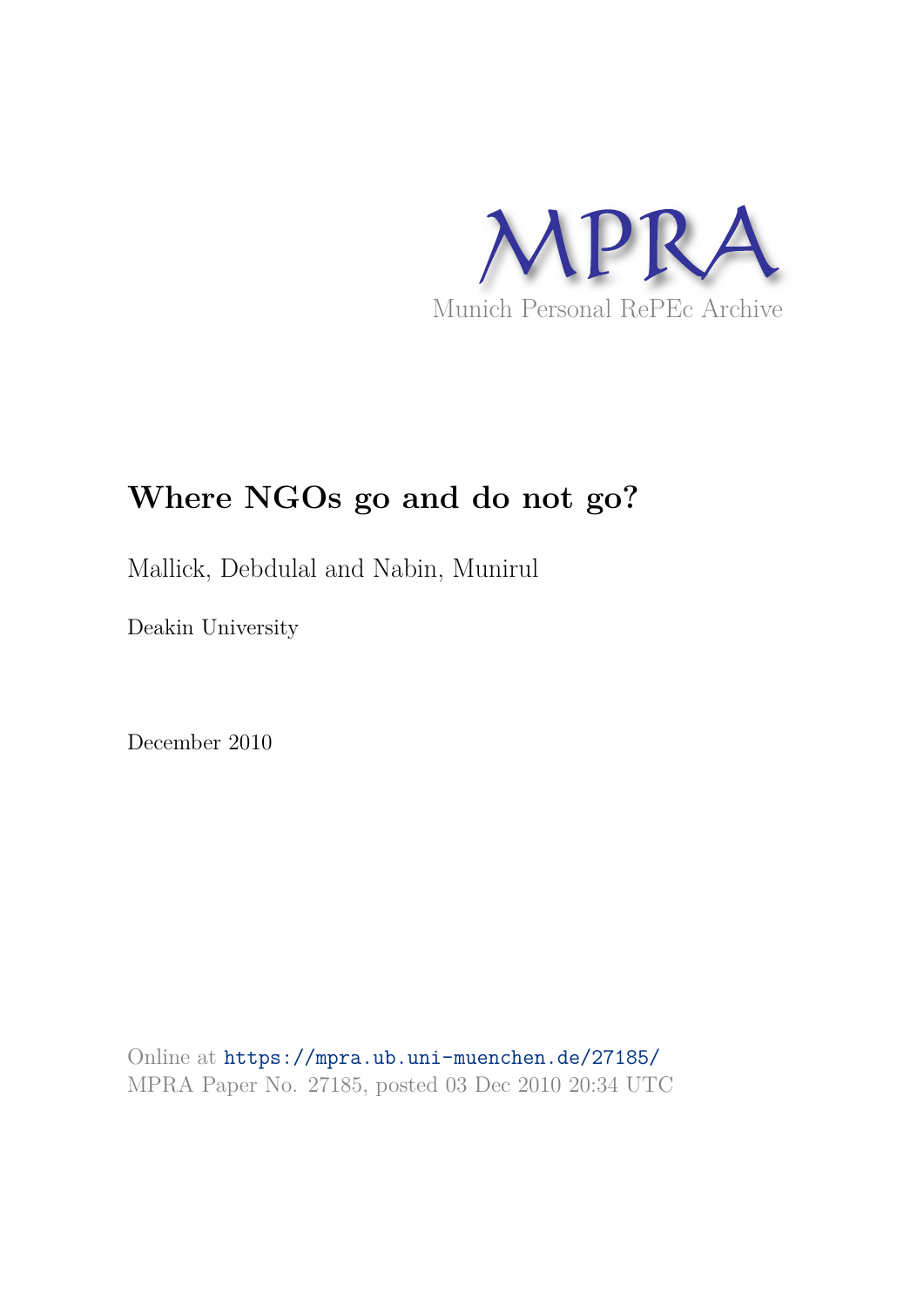### **Where NGOs Go and Do not Go?\***

#### **Debdulal Mallick** School of Accounting, Economics and Finance Deakin University

and

**Munirul H. Nabin** Deakin Graduate School of Business Deakin University

**December 2010** 

**Preliminary: Comments Welcome**

\* The authors would like to thank Aldo Benini, Gautam Bose, Shyamal Chowdhury, Fahad Khalil, Pushkar Maitra, Prabal Roy Chowdhury, Pasquale Sgro, Ching-Jen Sun, and seminar participants at Monash University for helpful comments, and acknowledge the Research and Evaluation Division of BRAC for making the dataset available. All errors and omissions are the sole responsibility of the authors.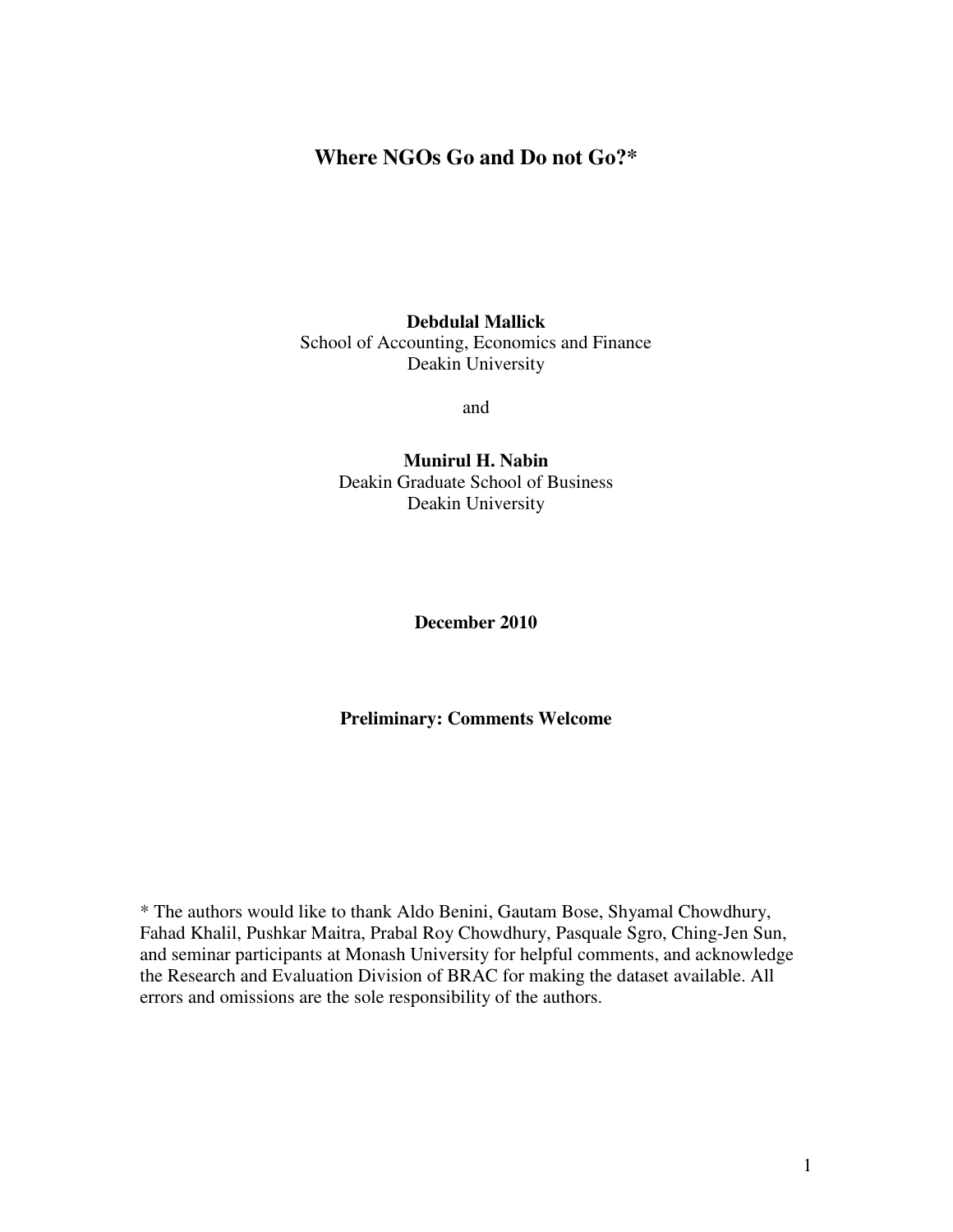#### **Where NGOs Go and Do not Go?**

#### **Abstract**

In this paper, we investigate the role of output market imperfections in constraining the microfinance program to mitigate credit market imperfections. We develop a model in which output market imperfections increase operating costs for NGOs and create barriers for producers to market their goods. Therefore, NGOs engage in locations having good physical infrastructure and better productive and marketing opportunities to minimize operating cost and maximize loan repayment. Using data from northern Bangladesh, we find strong support for the model predictions. NGO coverage in a village, measured both by percentage of NGO member households and number of NGOs working, decreases with distance of the village from marketplace and increases with adoption of modern irrigation method and soil quality. NGOs do not consider poverty incidence in the village. The results have important implications for development economics in general and impact assessment of microfinance program in particular.

**Keywords:** Microfinance, location choice, NGO, market imperfections, poverty **JEL Classification Codes:** D23, G21, O12, O17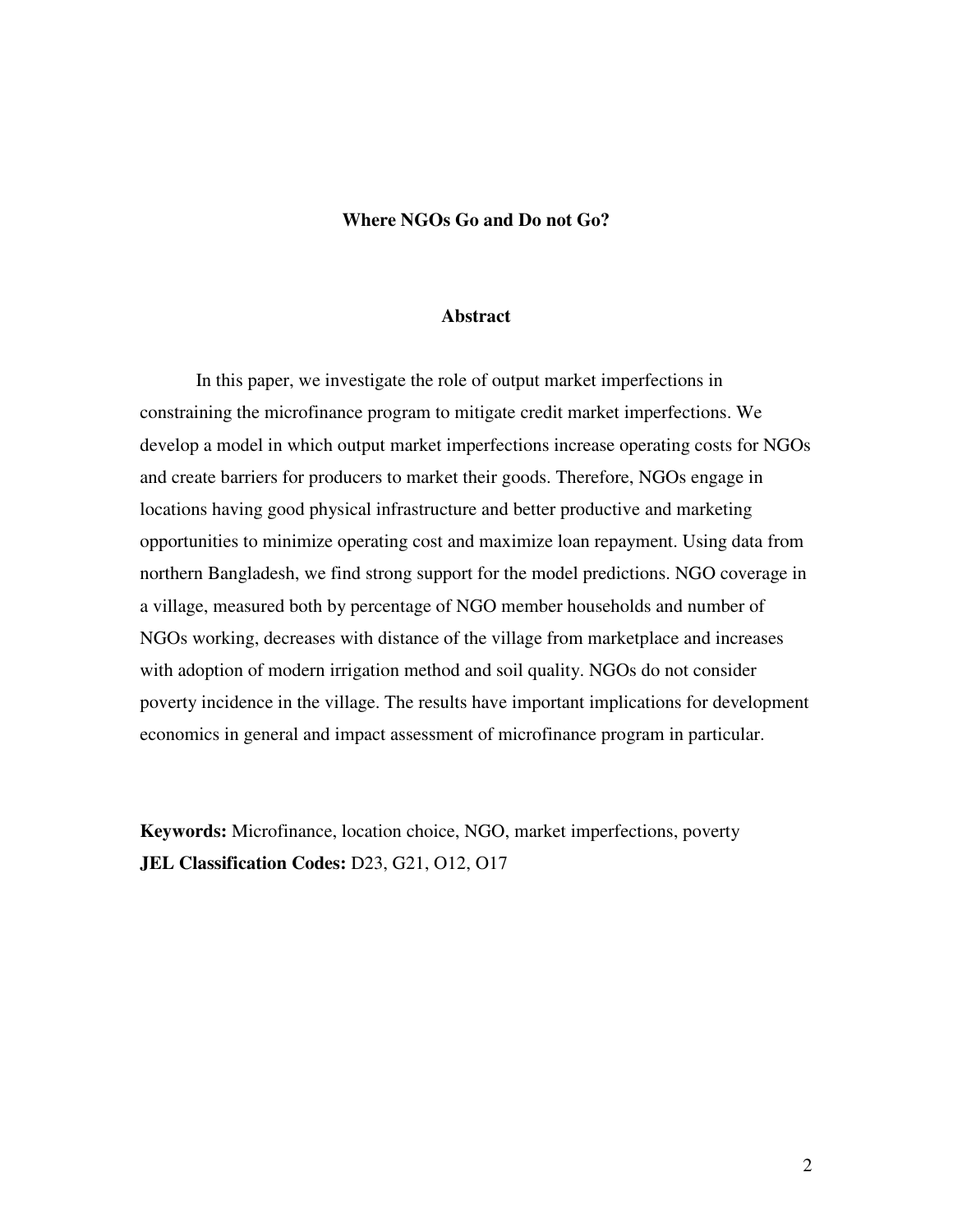#### **Where NGOs Go and Do not Go?**

#### **1. Introduction**

<u>.</u>

One of the stated objectives of the microfinance program is poverty alleviation. It is therefore expected that an NGO<sup>[1](#page-3-0)</sup> will take microfinance to the poor and also to the places where profit driven financial institutions do not engage due to high operating costs.<sup>[2](#page-3-1)</sup> On the other hand, sustainability of the microfinance program without donor support depends on the cost-effectiveness as well as on the loan repayments. To achieve the latter objective, an NGO will minimize operating costs by placing its program in the adjacent areas or in the areas having good physical infrastructure. It will also place the program in the areas where there are ample opportunities for investment in productive activities so that the NGO clients can generate income to repay the loan. Therefore, an NGO faces a trade-off in the selection of program location, $3$  and the ultimate choice depends on the implied objective that may differ from the stated objective. Nevertheless, even accepting this trade-off, the actual motivation of an NGO in selecting a program location is unknown.<sup>[4](#page-3-3)</sup>

The understanding of program location choice by NGOs is important for a number of reasons. First, several interlinked markets are simultaneously imperfect in developing countries. For example, credit and output markets are directly linked and both are highly imperfect. One of the reasons for output market imperfections is lack of good physical infrastructure and marketing facilities that causes the producers to incur high transaction costs to search for the buyers. The microfinance program was devised as a response to credit market imperfections in developing countries. If program location

<span id="page-3-0"></span> $1$  We do not make any distinction between an NGO and a microfinance institution.

<span id="page-3-1"></span> $2^2$  Operating costs consist mainly of personnel and administrative costs, which also depend on physical infrastructure; see discussion in Section 3.4 and also Gonzalez (2007).

<span id="page-3-2"></span> $3$  By program location we refer to a village or a community where an NGO engages in microfinance activities (in other words, where its clients or borrowers are located). This is different from the place where the NGO itself is located.

<span id="page-3-3"></span><sup>4</sup> Fruttero and Gauri (2005) find that NGOs in Bangladesh establish new programs where they had no program previously without considering the community need or the presence of other NGOs.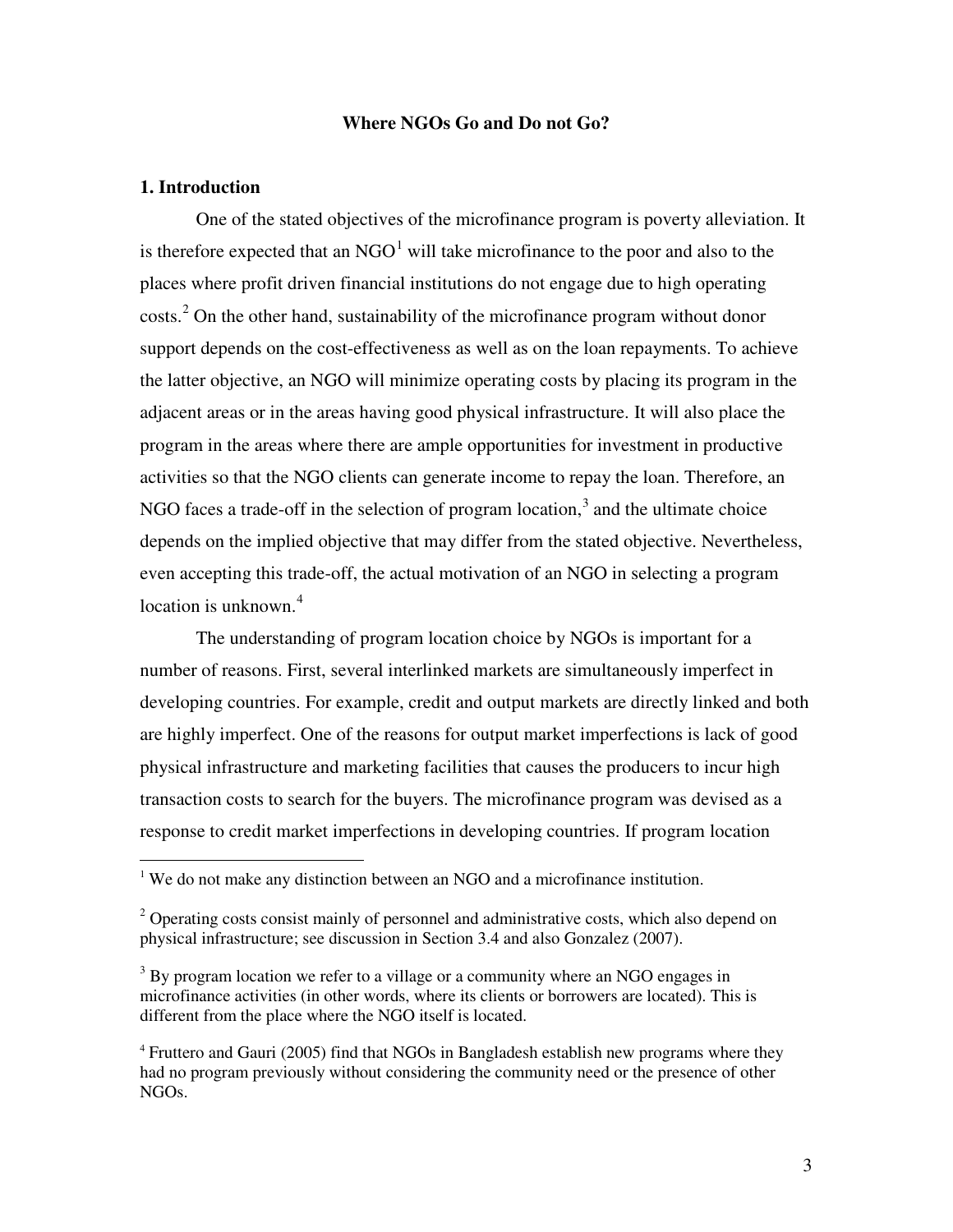choice by NGOs is influenced by quality of physical infrastructure and availability of marketing facilities of the goods produced by their clients, then microfinance cannot mitigate credit market imperfections in the presence of output market imperfections. This understanding is crucial not only for the microfinance program but also for development economics in general. Second, poverty alleviation performance of the microfinance program cannot be understood without studying the selection of program locations because distribution of poverty incidences differs across geographic locations even within a small region. Finally, if NGOs actually choose program locations purposefully as opposed to randomly, then research on the impact of the microfinance program that does not account for the selection bias of program locations will also be biased.

Our investigation of program location choice by NGOs relies on the role of output market imperfections in constraining NGOs' endeavor to microfinance program expansion. We develop a model that we use to guide our empirical work. In the model, an NGO is assumed to locate at point 0 on a unit interval [0, 1]. The NGO travels to the producers to lend who are uniformly distributed on that unit interval.<sup>[5](#page-4-0)</sup> In doing so, the NGO incurs operating costs that increase with distance. Each producer borrows one unit of capital from the NGO to produce one unit of good. The NGO does not purchase goods from the producers. We introduce output market imperfections by assuming that the only marketplace on the unit interval is located at point 0 (both assumptions of the NGO and the marketplace locating at point 0 are justified in Section 2). Poor physical infrastructure and absence of marketing facilities in distant locations make search for buyers costly for the produces. They travel to point 0 to meet buyers but, in doing so, they incur transaction (transportation and time) costs which are increasing with distance. Therefore, producers located beyond a cut-off distance (a cut-off point on the unit line) are not able to sell their goods because of high transaction costs. We show that this cut-off distance is negatively related to unit transaction cost (cost of transportation and time for travelling one unit of distance) and producers' unit production cost.

The NGO has a humanitarian objective of poverty alleviation that is attained by lending to the poor but it also aims to be financially self-sufficient by minimizing operating costs and loan defaults. The humanitarian objective is achieved by lending as

<span id="page-4-0"></span><sup>&</sup>lt;sup>5</sup> Financial transactions in the microfinance program usually take place at borrowers' locations.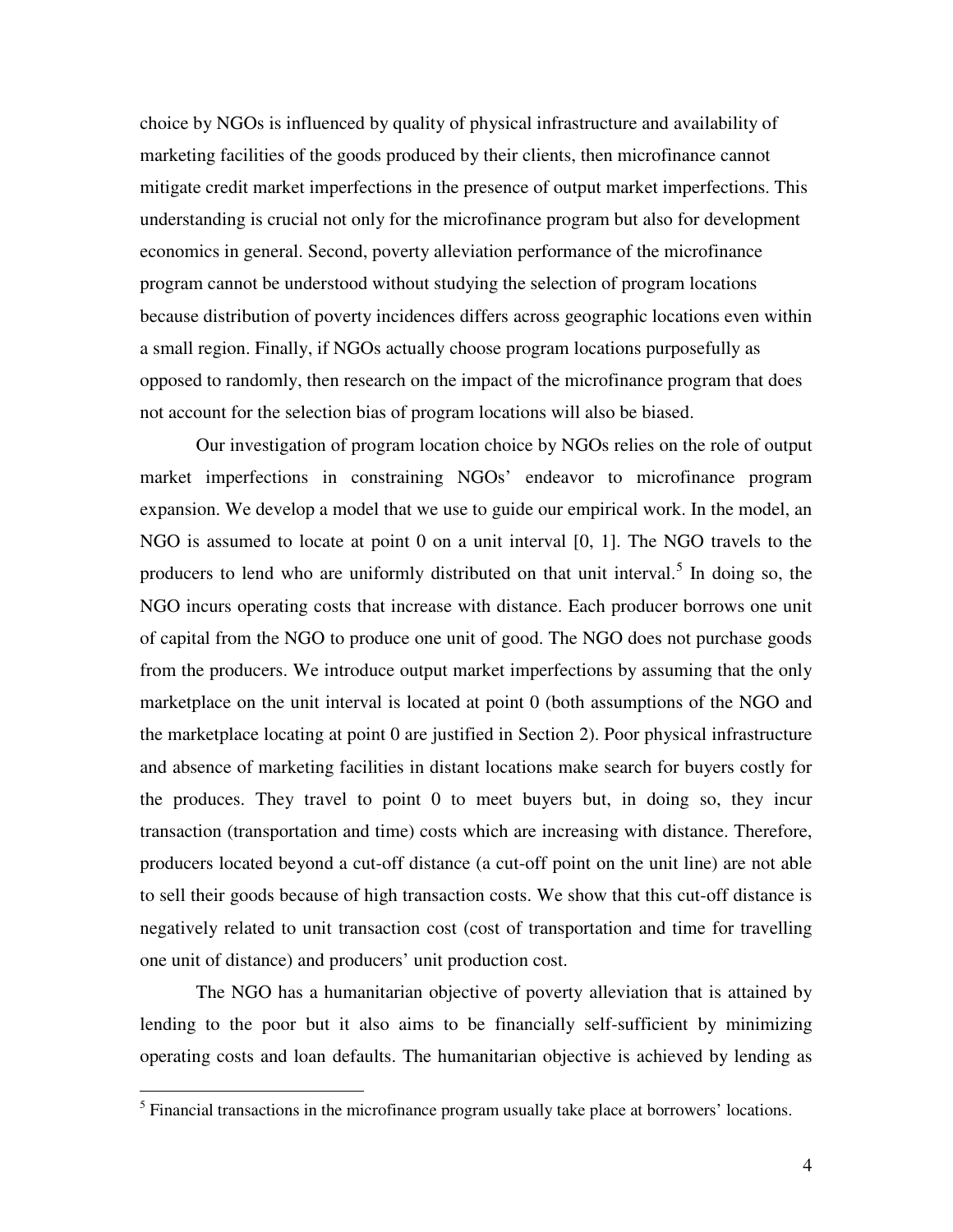far as possible on the unit line but this objective is constrained by increasing operating costs. We show that the borrowers' cut-off distance eventually compromises the humanitarian objective of poverty alleviation of the NGO because a producer located beyond the cut-off distance cannot sell her good and consequently cannot repay the NGO loan. The NGO takes into account this cut-off distance in selecting the producers for lending because program sustainability also depends on loan repayment from the producers. Therefore, there is another cut-off distance for the NGO which also depends on the same factors that determine the producers' cut-off distance such as unit transaction cost and unit production cost. We show that the humanitarian objective motivates the NGO to lend beyond the producers' cut-off distance by cross-subsidizing from the profits generated by lending to the producers inside the cut-off distance.

Using data for 156 villages in three districts in Northern Bangladesh, we test the model predictions that NGOs will not lend in distant locations (and with poor physical infrastructure) and prefer locations where production costs are low. Our unit of analysis is village. The dependent variable is NGO coverage for which the proxies are percentage of NGO member households and number of NGOs working in a village. Production costs are captured by adoption of modern irrigation method and soil quality of agricultural land in a village. The empirical results strongly support the model predictions. We find that NGO coverage decreases with the distance from the main marketplace in rural areas and poor physical infrastructure (such as distance from all-weather road). NGO coverage is higher in the villages having localized marketing opportunities. Given distance and marketing opportunities, NGO coverage increases with adoption of modern irrigation method (and better soil quality). We also find that NGOs do not consider poverty incidence in selecting program locations. These results strongly support our prediction that microfinance program is constrained by imperfections in the output market.

There is a growing body of empirical works investigating the "mission drift" (trade-off between serving the poor and cost-effectiveness) of the microfinance institutions at national or cross-country level (Copestake 2007; Gutiérrez-Nieto, Serrano-Cinca and Molinero, 2007; Mersland and Strøm, 2010). This paper can also be considered as an effort to study the reasons for the "mission drift" using village level survey data. The results have important policy implications. Our model and the empirical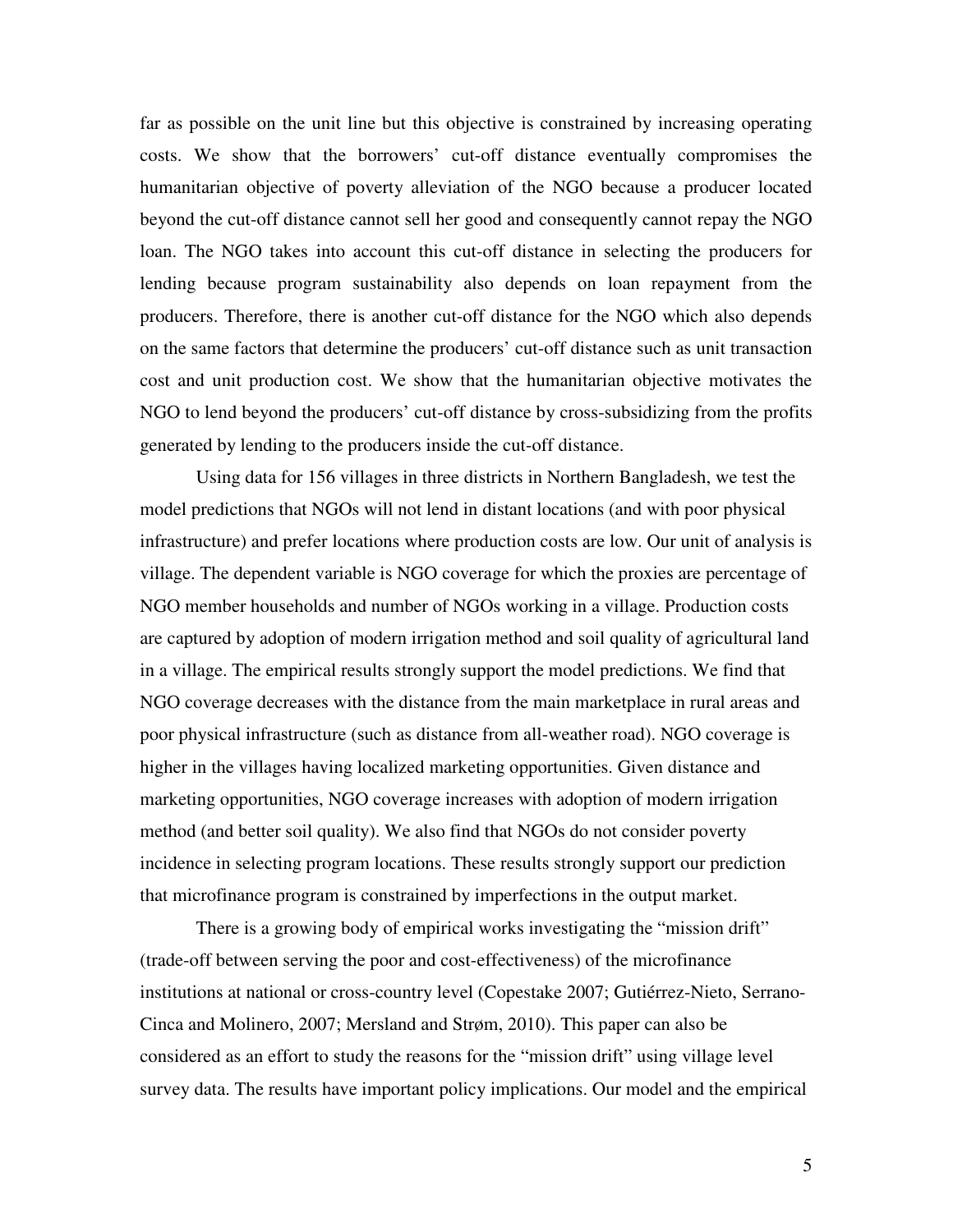results show that credit market imperfections cannot be mitigated independently without mitigating output market imperfections. In this sense, our paper has resemblance with Emran, Morshed and Stiglitz (2007) who have discussed labor market imperfections in understanding some important puzzles and debates in the microfinance program, such as unwillingness or inability of the producers (borrowers) to scale up their economic activity. NGOs do not invest in infrastructure development but their mission of poverty alleviation relies, to a great extent, on the existing infrastructure.<sup>[6](#page-6-0)</sup> This justifies the need for government intervention.

The rest of the paper proceeds as follows. Section 2 discusses some background information about NGOs in Bangladesh and output market imperfections in rural areas that are important for understanding the model environment. Section 3 develops the model. Section 4 tests the model predictions and discusses the results. This section also provides an alternative interpretation of the model and empirical results. Finally, Section 5 discusses policy implications and concludes.

#### **2. Background**

 $\overline{a}$ 

In the following, we provide some background information about NGOs and output market imperfections in Bangladesh that will be useful for understanding the model and empirical results.

Before launching microfinance program in a particular rural region, an NGO first builds, purchases or rents a (large) house at or nearby the Thana<sup>[7](#page-6-1)</sup> headquarters to set up a branch office (big NGOs such as ASA, BRAC or Grameen Bank usually build a house on purchased land, while small NGOs usually rent). <sup>[8](#page-6-2)</sup> The NGO staffs then collect information about possible program locations (villages or communities) in the region

<span id="page-6-0"></span><sup>&</sup>lt;sup>6</sup> One exception can be the mobile phone and internet services provided by Grameen Bank in Bangladesh. However, no NGO invests in developing physical infrastructure such as roads.

<span id="page-6-1"></span> $\frac{7}{7}$  Thana is the lowest administrative unit in Bangladesh and is also known as *upazila* (subdistrict). A district consists of several Thanas, a Thana consists of several *Union Parishads* (councils), and a *Union Parishad* (lowest local government unit) consists of many villages.

<span id="page-6-2"></span><sup>&</sup>lt;sup>8</sup> The NGO head office is located at the capital or large city and is not involved in transactions with the clients/borrowers. These transactions are conducted from the branch offices located at the Thana headquarters, and the head office monitors the performance of the branch offices.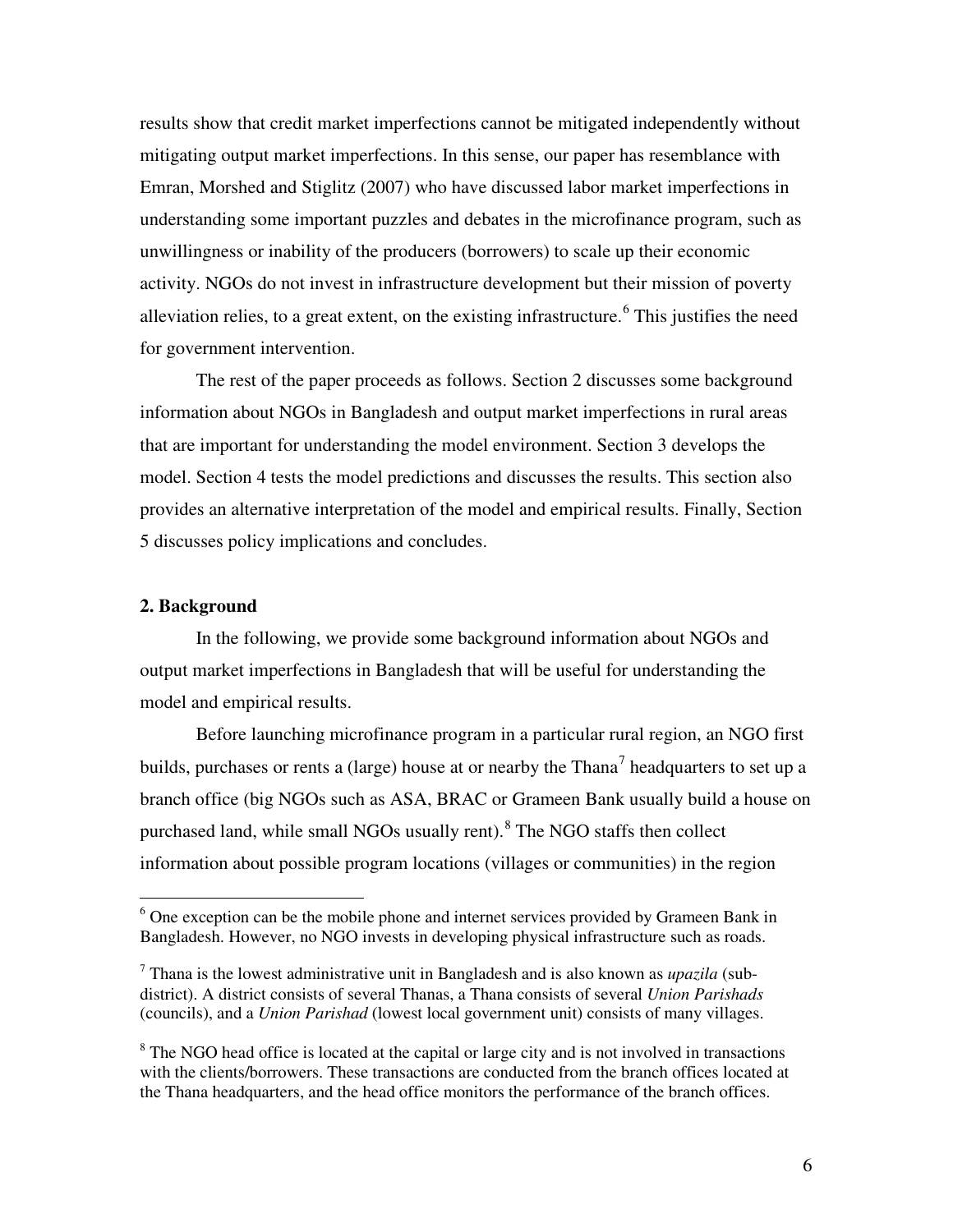where it can engage in lending activities, and based on the information (that NGOs do not disclose), they finally select the program locations. Our model and empirics are about the selection of program locations by NGOs. However, in the following, we also discuss the reasons for choosing the Thana headquarters to set up the NGO branch office and also the strategic interactions among NGOs in a given region.<sup>[9](#page-7-0)</sup> This discussion will be important for understanding the assumptions of our model.

The Thana headquarters is the place of main commercial and financial activities in rural Bangladesh. Rural branches of all commercial banks are located at the Thana headquarters because of its commercial importance and also because of security concerns since the local police station (and all government administrative offices) is located in the Thana headquarters. By locating nearby the Thana headquarters, NGOs minimize the costs of regular financial transactions with commercial banks (in the morning NGOs withdraw money from accounts in commercial banks for loan disbursement and in the afternoon deposit in banks the money collected from borrowers) and also ensure security. $10$ 

A typical NGO initially chooses one or two particular Thanas in a district to start microfinance program and gradually expands to remaining Thanas before expanding to other districts. In each Thana, the NGO chooses several villages or communities for lending to the poor therein. This is the standard practice of all NGOs in Bangladesh. NGOs do not disclose information about how they choose a Thana or the villages in a Thana. A general observation is that two NGOs do not start operations in the same village simultaneously, rather they move sequentially. There is no cooperation among NGOs, explicit or implicit, on the selection of villages or communities. It is now common that several NGOs lend in the same village although they did not enter simultaneously. However, there is an unofficial agreement on information sharing that an NGO will not lend to someone who has already been a client of another NGO, but in practice no NGO follows this implicit rule.

-

<span id="page-7-0"></span><sup>&</sup>lt;sup>9</sup> NGOs do not disclose information on location choice and strategic interactions. The discussion in this section is based on anecdotal evidence and the authors' discussions with NGO staffs.

<span id="page-7-1"></span> $10$  In the model presented in next section, the Thana headquarters is point 0 on the unit interval where both the NGO and the market are located.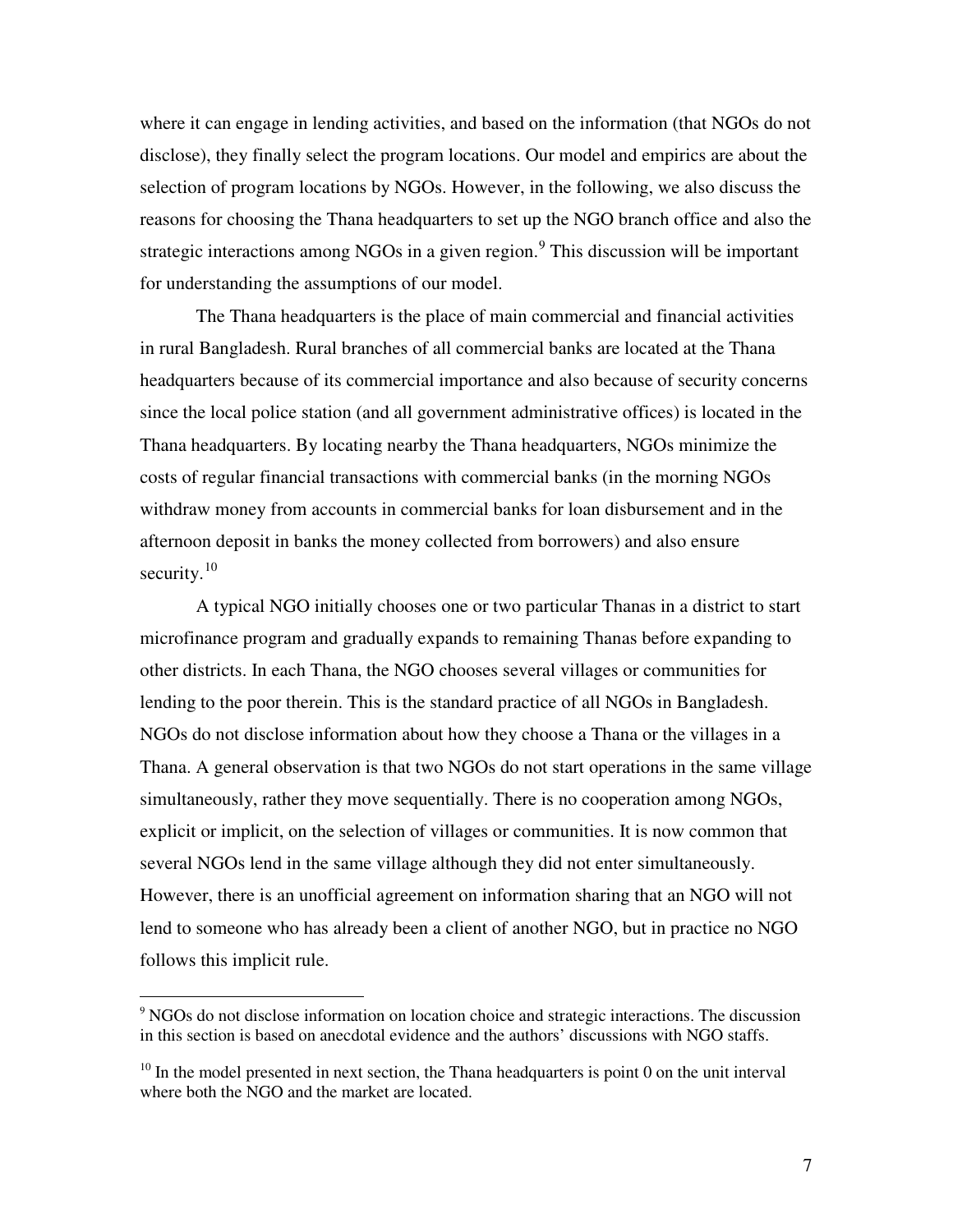The microfinance program emerged in Bangladesh (and also in other developing countries) as a response to credit market imperfections. However, output market is also highly imperfect, especially in rural areas, due to lack of physical infrastructure and marketing opportunities. Physical infrastructure (such as all-weather road) is usually well developed only in and around the Thana headquarters. But such infrastructure is of poor quality or even absent altogether at locations away from the Thana headquarters. Marketing opportunities are also very limited or absent in remote areas. The rural producers usually travel to the Thana headquarters to sell their goods. In many instances, transporting goods to the Thana headquarters is prohibitively costly for small individual producers. Sometimes *beparees* (large middlemen who are also located at the Thana headquarters or at the town) travel to villages to buy goods from producers and then sell at the Thana headquarters or at the nearest town. Small producers in remote areas receive lower price (adjusting for transportation costs) from *beparees* than that they would receive if they could transport to the Thana headquarters.<sup>[11](#page-8-0)</sup> There are some *haats* (small village market or bazaar that takes place for few hours once or twice a week) where small producers bring their goods. The *beparees* sometimes visit *haats* and bulk purchase goods from small producers thus depriving the local buyers who then need to travel to the Thana headquarters for purchase. It is important to mention that NGOs in Bangladesh do not engage in marketing the goods produced by their clients.

#### **3. The model**

 $\overline{a}$ 

This section develops a simple model of how an NGO chooses a program location to lend to the potential producers.

#### 3.1 Model environment

The model consists of a set of producers, buyers, and an NGO. The NGO is located at point 0 on a unit interval [0, 1]. It takes microfinance to the producers who are uniformly distributed on that unit interval. An individual producer *j* is located at distance

<span id="page-8-0"></span><sup>&</sup>lt;sup>11</sup> Aminuzzaman, Baldersheim and Jamil (2003) document that mobile phone expansion in rural Bangladesh has lowered the price gap between rural and urban areas because the rural producers are now better informed about the market price, so that middlemen pay higher price than before.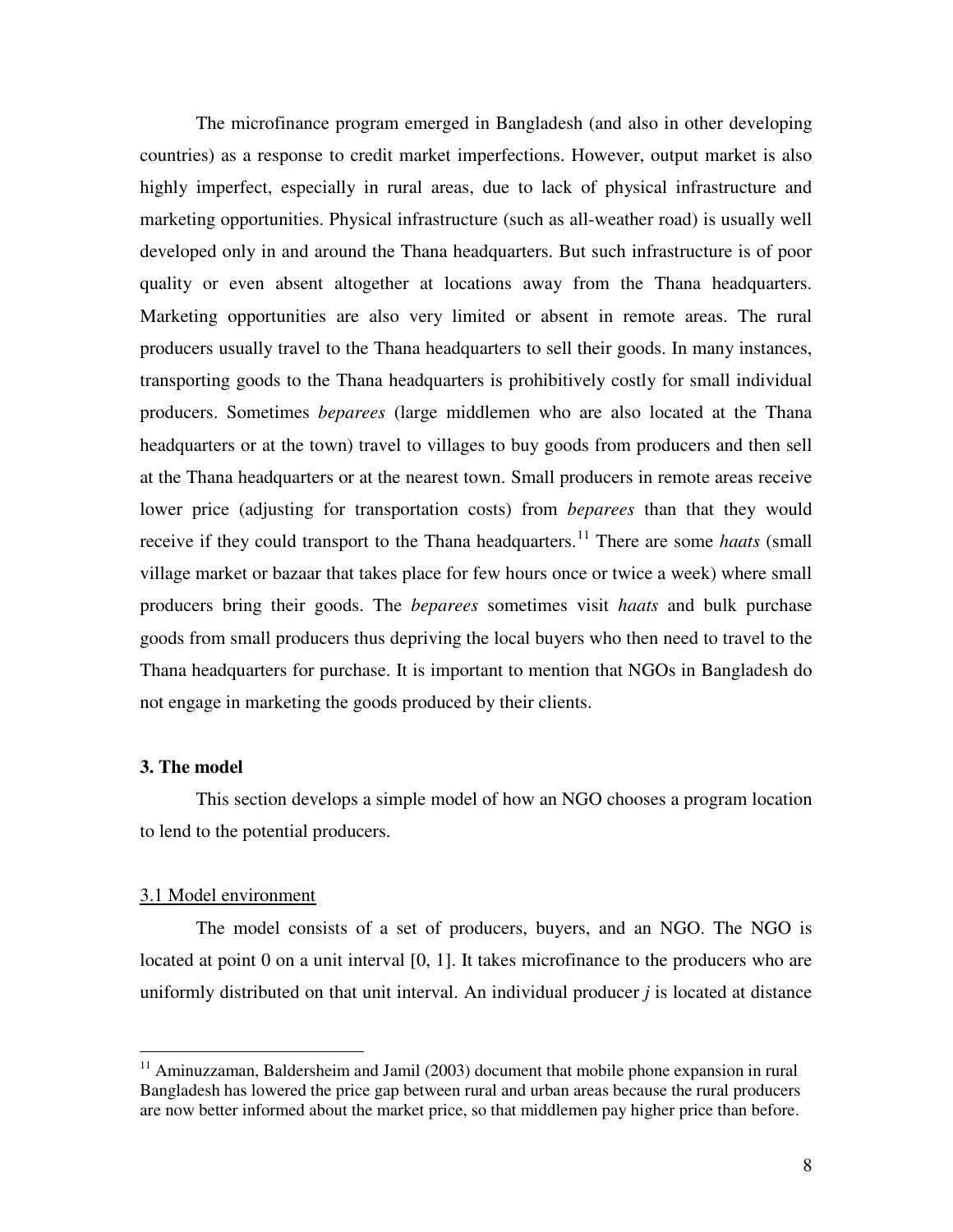$d_j$  from point 0. The NGO incurs operating costs to reach the producers that increase with distance. Each producer borrows one unit of capital from the NGO to produce one unit of good. We assume that there exists a single marketplace on the unit interval and it is also located at point 0 (the Thana headquarters). The reason for this assumption is that marketing opportunities in remote areas are very limited or even non-existent because of underdeveloped physical infrastructure. The NGO does not purchase goods from the producers, nor do the producers consume their goods. An individual producer needs to travel to point 0 to sell her goods and incurs transaction (transportation and time) costs, which is increasing with distance. Therefore, transaction costs for searching buyers is very high for the producer as one moves way from point 0. This leads to output market imperfection.

#### 3.2 Buyer

An individual buyer *i* has the willingness to pay  $v_i$ .<sup>[12](#page-9-0)</sup> We assume that  $v_i$  is uniformly distributed over  $[0, 1]$  interval. Let  $p$  be the price paid by the buyers, where  $p \leq 1$ . The total demand for the good  $(Q^d)$  will be those buyers whose willingness to pay is higher than or equal to *p*:

$$
Q^{d} = \Pr\{v : v_i \ge p\} = 1 - \int_{0}^{p} dF(v) = 1 - p.
$$
 (1)

#### 3.3 Producer

 $\overline{a}$ 

Each producer combines her labor with one unit of capital borrowed at zero interest rate from the NGO $^{13}$  $^{13}$  $^{13}$  to produce one unit of a homogenous good. The unit cost of production,  $c \in (0, 1]$ , is assumed to be the same for all producers. The producers travel to point 0 to search for the buyers. We assume that a producer located at distance *d* has the

<span id="page-9-0"></span><sup>12</sup> The willingness to pay can be expressed as  $v_i = \theta - \tau d_i$ , where  $\theta$  is the utility from consuming one unit of the good which is the same for all consumers and  $\tau$  is the unit transaction cost.  $v_i$  decreases with distance of the consumer from the market because of transaction costs. However, our simplification does not change the demand curve in equation (1).

<span id="page-9-1"></span> $<sup>13</sup>$  A typical NGO in Bangladesh charges the same interest rate to all borrowers, so interest rate</sup> can be normalized to zero.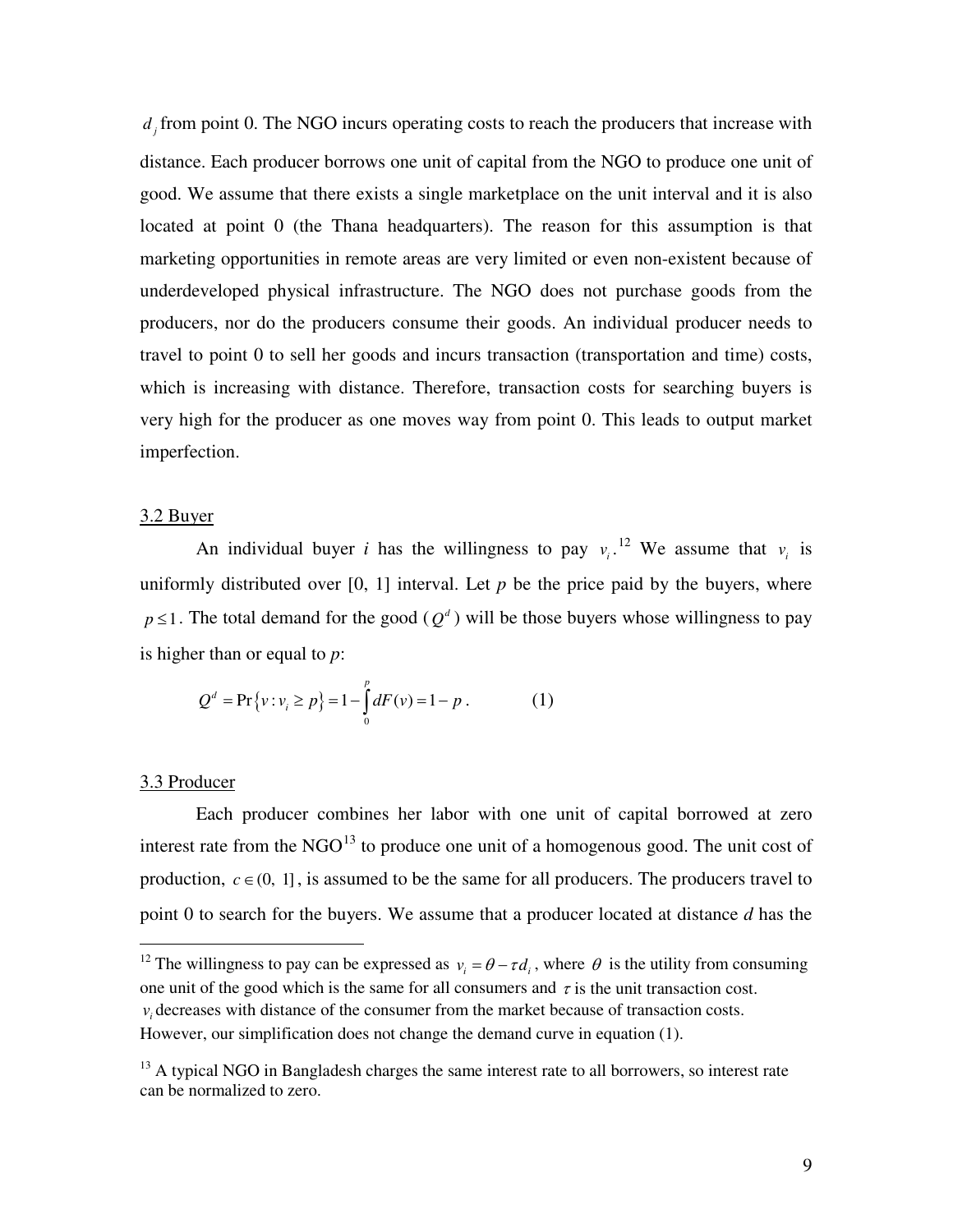unit transaction cost  $\tau(d)$  (cost of transportation and time for travelling one unit of distance) that is an increasing function of *d*, i.e.,  $\tau'(d) > 0$ . The reason is that as one moves away from point 0, quality of infrastructure gets worse, which increases unit transaction cost. A producer located at point *d* can sell her good at point 0 only if the sum of her unit production cost and total transaction cost is less than or equal to the market price,

$$
c + \tau(d)d \le p \tag{2}
$$

For simplicity, we assume that  $\tau(d) = \tau d$  where  $\tau \in [0, 1]$ , i.e., unit transaction cost increases proportionately with distance. Note that  $\tau'(d) = \tau > 0$  can also be interpreted as the quality of physical infrastructure (such as existence and quality of paved or allweather road), which deteriorates as one moves along the unit line. Therefore, higher  $\tau$  implies poor physical infrastructure that induces higher transaction costs. Using equation (1), equation (2) can be rewritten as

$$
c + \tau d^2 \le 1 - d \tag{3}
$$

Solution of equation (3) gives the following expression for *d* that determines a cut-off distance beyond which producers will not be able to travel to point 0 to sell their goods (or the remotest producer who can travel to point 0):

$$
d_f^* = \left(\sqrt{1 + 4\tau(1 - c)} - 1\right) / 2\tau. \tag{4}
$$

For feasibility, we need  $0 \le d_f^* \le 1$ , which requires  $c \le 1$ . It can be shown from equation (4) that the producers' cut-off distance is decreasing with both unit transaction cost (quality of infrastructure),  $\tau$ , and unit production cost, *c*. If  $\tau \to 0$ ,  $d_f^* \to 1$  for a value of  $c = 0$ . <sup>[14](#page-10-0)</sup> The equilibrium price will be

$$
p_f^* = 1 - \left(\sqrt{1 + 4\tau(1 - c)} - 1\right) / 2\tau . \tag{5}
$$

#### 3.4 Program location choice by NGO

<span id="page-10-0"></span><sup>&</sup>lt;sup>14</sup> If we instead assume that  $\tau(d) = \tau$ , that is constant unit transaction cost at all points on the unit interval, the cut-off distance becomes  $d_f^* = (1 - c)/(1 + \tau)$ . The result that  $d_f^*$  is decreasing with both  $c$  and  $\tau$ , does not change. The same limit also holds.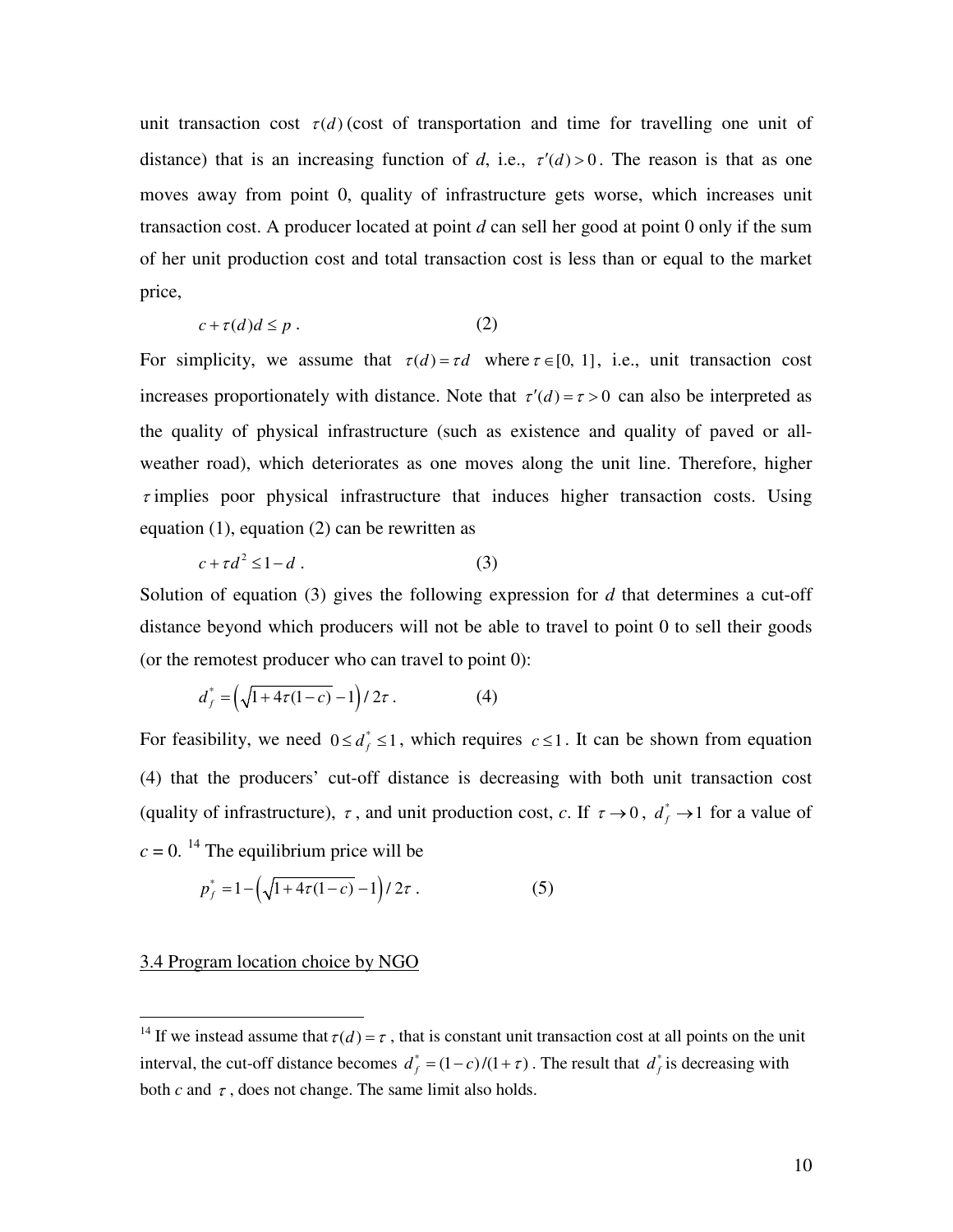An NGO faces a trade-off in the maximization of its objective function. It aims to alleviate poverty and therefore would like to lend to all producers on the unit interval. On the other hand, covering distant areas constrains its program sustainability (cost-effectiveness) by increasing operating costs.<sup>[15](#page-11-0)</sup> There are two types of operating costs for an NGO. The first is transportation costs to reach the borrowers that depend on distance and physical infrastructure such as all-weather road. The second is staff salary and office maintenance costs.<sup>[16](#page-11-1)</sup> An NGO is also concerned about loan repayment for its program Producers locating beyond  $d_f^*$  will be unable to sell their goods and, as a consequence, sustainability; hence it prefers to lend in locations where producers can generate income to repay the loan. The role of the producers' cut-off distance comes into play here. they will be unable to repay the loan. Keeping this in mind, the NGO's objective function is written as follows:

$$
\max_{d} L(d) = \phi(d) - \beta(d) - \phi(d_f^*, d)
$$
 (6)

where  $\phi(d)$  is the coverage (number of producers) that increases with distance *d*,  $\beta(d)$  is the operating costs that also increase with *d*, and  $\varphi(d_f^*, d)$  is the distance relative to the producers' cut-off distance. For simplicity, we assume, i)  $\phi(d) = d$ , ii) operating costs are convex, i.e.,  $\beta(d) = \frac{1}{2}$ 2  $d^2$ , and iii)  $\varphi(d_f^*, d) = I_{d \ge d_f^*} \left[ d_f^* - d \right]^2$ , where  $I_{d \ge d_f^*}$  is an indicator function that takes a value of 1 if  $d > d_f^*$ , and 0 otherwise. The last expression captures the loss from loan default. An NGO can attain its humanitarian objective by lending beyond  $d_f^*$ , but the producers located beyond  $d_f^*$  will not be able repay loan as they cannot sell their goods. With the above assumptions, the NGO's objective function is rewritten as:

$$
\max_{d} L(d) = d - \frac{1}{2}d^2 - I_{d > d_f^*} \left[ d_f^* - d \right]^2.
$$
 (7)

<span id="page-11-0"></span> $15$  Gonzalez (2007) defines operating costs in terms of personnel and administrative costs. He documents that operating costs of microfinance institutions increase with poor physical infrastructure such as absence of paved or all-weather roads.

<span id="page-11-1"></span> $16$  Higher number of staff will be required (or more time will be spent by each staff) to work in remote areas. If information asymmetry is introduced in the model, this corresponds to higher cost of information collection about the producers in remote areas.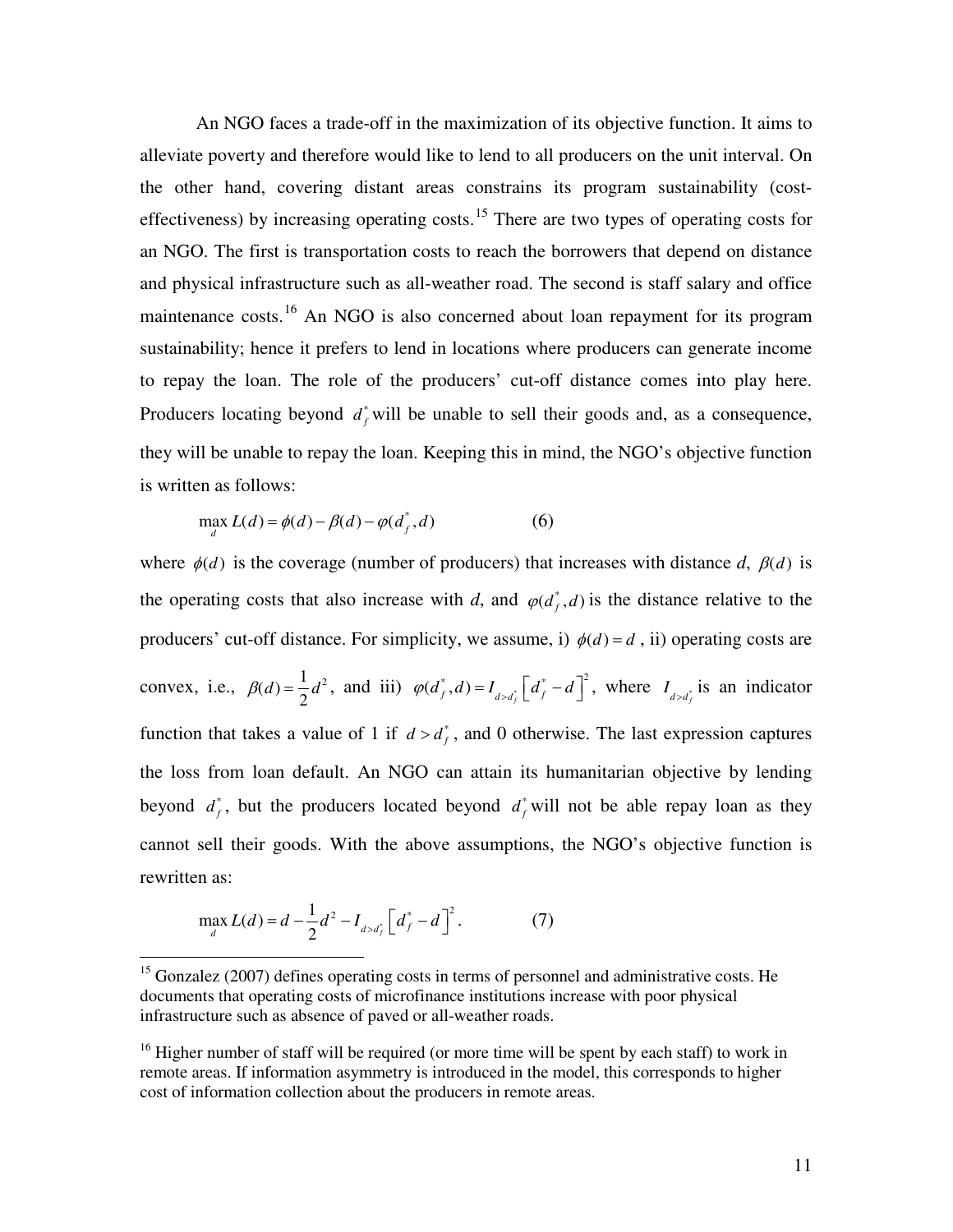The first-order condition yields the following cut-off distance of the NGO:

$$
d_N^* = (1 + 2d_f^*)/3.
$$
 (8)

Equation (8) yields the following proposition:

**Proposition 1:** *An NGO will expand its microfinance program up to a critical (cut-off) distance (*  $d_N^*$ ), which is positively related to the producers' cut-off distance ( $d_f^*$ ).

Proof: The proof follows from directly equation (8).

Equation (8) sets out the important role of the producers' cut-off distance in forcing the NGO to behave strategically in choosing its coverage distance. It implies that the NGO's cut-off distance decreases if both unit transaction cost and unit production cost increase.

Poor infrastructure and associated transaction costs cause imperfections in the output market. When imperfections disappear, i.e.,  $d_f^* \rightarrow 1$ ,  $d_N^* \rightarrow 1$  implying that all producers are now served by the NGO.<sup>[17](#page-12-0)</sup>

It can also be shown that  $d_N^* > d_f^*$  except at the point where  $d = 1$ , which suggests that the NGO will lend beyond the producers' cut-off distance. Although for any  $d > d_f^*$ , the NGO incurs loss because of loan default, it will cross-subsidize from the profit generated at  $d_N^* \leq d_f^*$ . This is because of its humanitarian objectives.<sup>[18](#page-12-1)</sup> Aubert et al. (2009) discuss the case of higher expected repayment rate with less-poor borrowers to cross-subsidize loans to poor borrowers. McIntosh and Wydick (2005) model the

<span id="page-12-0"></span> $17$  If the NGO has only the humanitarian motive, the objective function becomes

 $\max W = d - \frac{1}{2}d^2$ *<sup>d</sup>* 2  $W = d - \frac{1}{2}d^2$ , and the cut-off distance is  $d_s^* = 1$ . The NGO will cover the entire distance.

<span id="page-12-1"></span> $18$  Cross-subsidization can also be due to information asymmetry in the credit market, which is absent in our model. Costs of obtaining information about the producers increase with distance, therefore some bad producers (borrowers) will also borrow from the NGO and default. It is important to mention that although loan repayment is very high for most NGOs, it is always less than 100%. Microfinance program can still be profitable for an NGO even after certain percentage of loan delinquency, which can be shown by substituting the value of  $d_N^*$  in the objective function of the NGO in equation (7) that gives  $1/6 + (1/3) d_f^*(2 - d_f^*) > 0$ .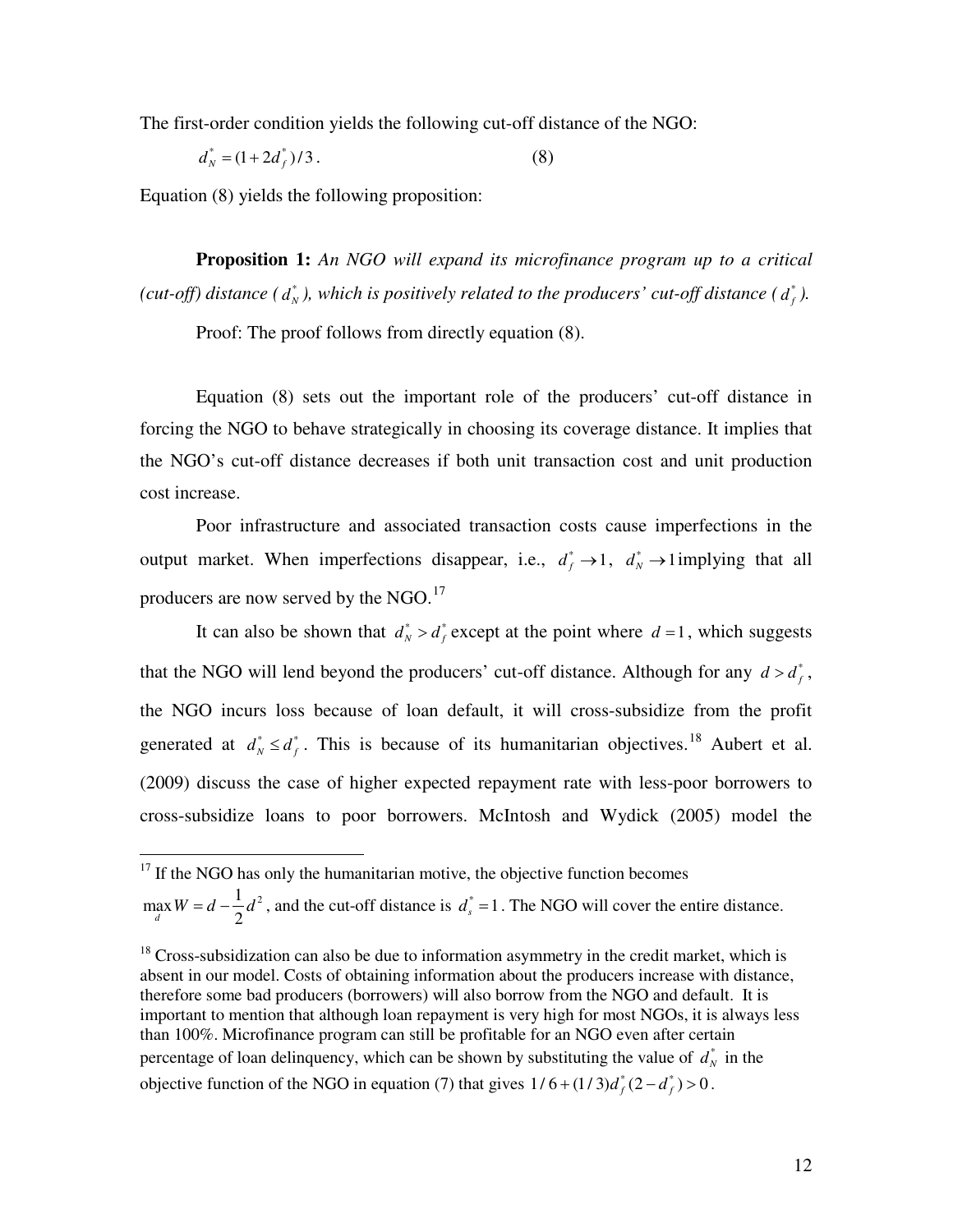behavior of non-profit lenders, and show that their non-standard, client-maximizing objectives cause them to cross-subsidize within their pool of borrowers. We have a similar result if we interpret the producers' distribution in terms of poverty incidence instead of distance (discussed in Section 4.6).

#### 3.5 Multiple NGOs

 $\overline{a}$ 

In this section, we allow the presence of more than one NGO. We assume that NGOs enter the space sequentially (based on discussion in Section 2) and do not have capacity constraint. We also assume that a producer cannot borrow from more than one NGO (given that producers are poor NGO borrowers, they cannot utilize larger amounts of capital), <sup>[19](#page-13-0)</sup> thus ruling out membership overlapping. Therefore, only one NGO can takes the distance  $d_N^*$  covered by the first NGO as given and maximizes its objective serve at each point on the unit interval. Finally, NGOs do not engage in a strategic game. An NGO, when it decides to launch a microfinance program, chooses from the remaining distance uncovered by previous NGOs to maximize its objective function subject to its own operating costs and the producers' cut-off distance. For example, the second entrant function by choosing its optimal distance from the  $(1 - d<sub>N</sub><sup>*</sup>)$  space. The incumbent, the first NGO, was not concerned about potential entrants when it chose its optimal distance  $d_N^*$ in the first instance. The objective function of the second NGO is therefore given by:

$$
\max_{d_2} L^2(d) = [1 - d_1^*]d_2 - \frac{1}{2}d_2^2 - I_{d_2 > d_f^*} \left[ d_f^* - d_2 \right]^2, \tag{9}
$$

where  $d_1^* = d_N^*$  in equation (8). The first-order condition combined with equation (8) yields the cut-off distance of the second NGO:

$$
d_2^* = (2/3)d_N^* \,. \tag{10}
$$

Equation (10) shows that the second NGO always covers a shorter distance than its predecessor. The third potential entrant chooses its optimal distance by maximizing

$$
[1 - d_1^* - d_2^*]d_3 - \frac{1}{2}d_3^2 - I_{d_3 > d_f^*} \left[ d_f^* - d_3 \right]^2
$$
, which is given by  $d_3^* = (2/3)^2 d_N^*$ . Solving

recursively, the cut-off distance of the *n*-th NGO is derived as  $d_n^* = (2/3)^{n-1} d_N^*$ . The total

<span id="page-13-0"></span> $19$  Emran, Morshed and Stiglitz (2007) also discuss that borrowers (producers) are not willing to borrow larger amounts because of labor market imperfections.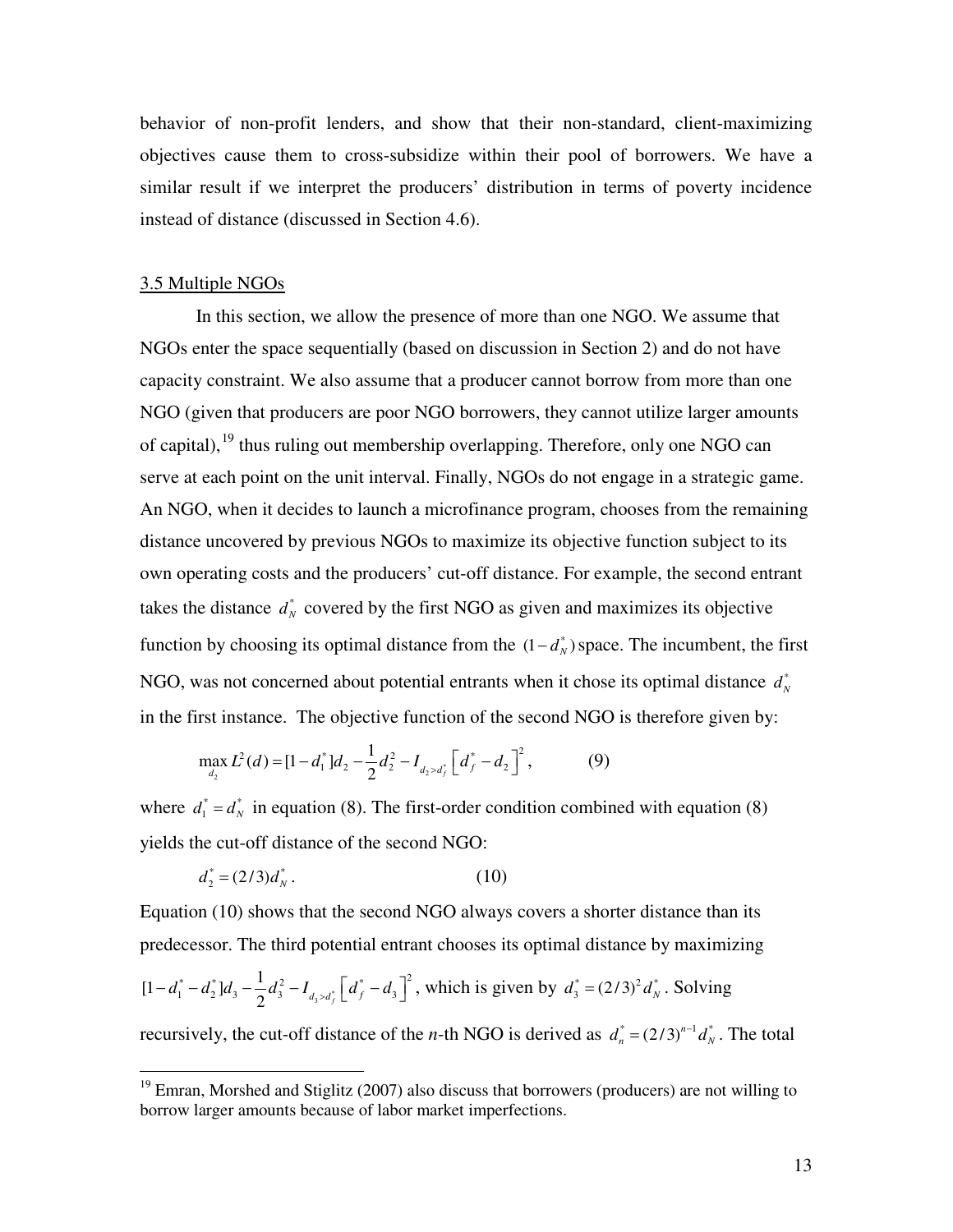distance covered by all *n* NGOs is the sum of the distances covered by each NGO:  $d^* = 3 d_N^* \left[ 1 - (2/3)^n \right]$ . Note that  $d^*$  is proportional to the cut-off distance in the case of a single NGO ( $d_N^*$ ) implying that  $d^*$  is also negatively related to *c* and  $\tau$ .

Using the value of  $d_N^* = (1 + 2d_f^*)/3$  and that  $d^* \le 1$ , the optimal number of NGOs is derived as:

 $n \geq \ln[2 d_f^*/(1 + 2 d_f^*)]/\ln(2/3) = n^*$ . (11)

**Proposition 2:**  $\forall d^*_{f} \in [0,1]$ , *n*<sup>\*</sup> is decreasing with  $d^*_{f}$ .

Proof: The proof follows from equation  $(11)$ .

Proposition 2 is intuitive. The distance covered by an NGO increases with  $d_f^*$  because more producers can sell their goods at point 0 and thus repay loans. The incumbent NGO will therefore cover a longer distance leaving less space for potential new entrants. It is clear from equation (11) that  $n = 1$  when  $d_f^* = 1$ . It implies that as imperfections in the output market disappear ( $d_f^* \rightarrow 1$ ), the role of NGOs in mitigating credit market imperfections becomes less important.

Figure 1 displays the relationship between  $d_f^*$  (for a range of values between 0.01 and 1) and the optimal number of NGOs. The number of NGOs decreases monotonically with  $d_f^*$ . For the smallest and largest values of  $d_f^*$  in our parameterization, the maximum and minimum number of NGOs is nine and one, respectively.

#### Insert Figure 1 here

#### **4. Taking the model to data**

Our testable predictions are summarized in Proposition 1, which implies that NGO coverage decreases if both unit transaction cost (inversely related to distance and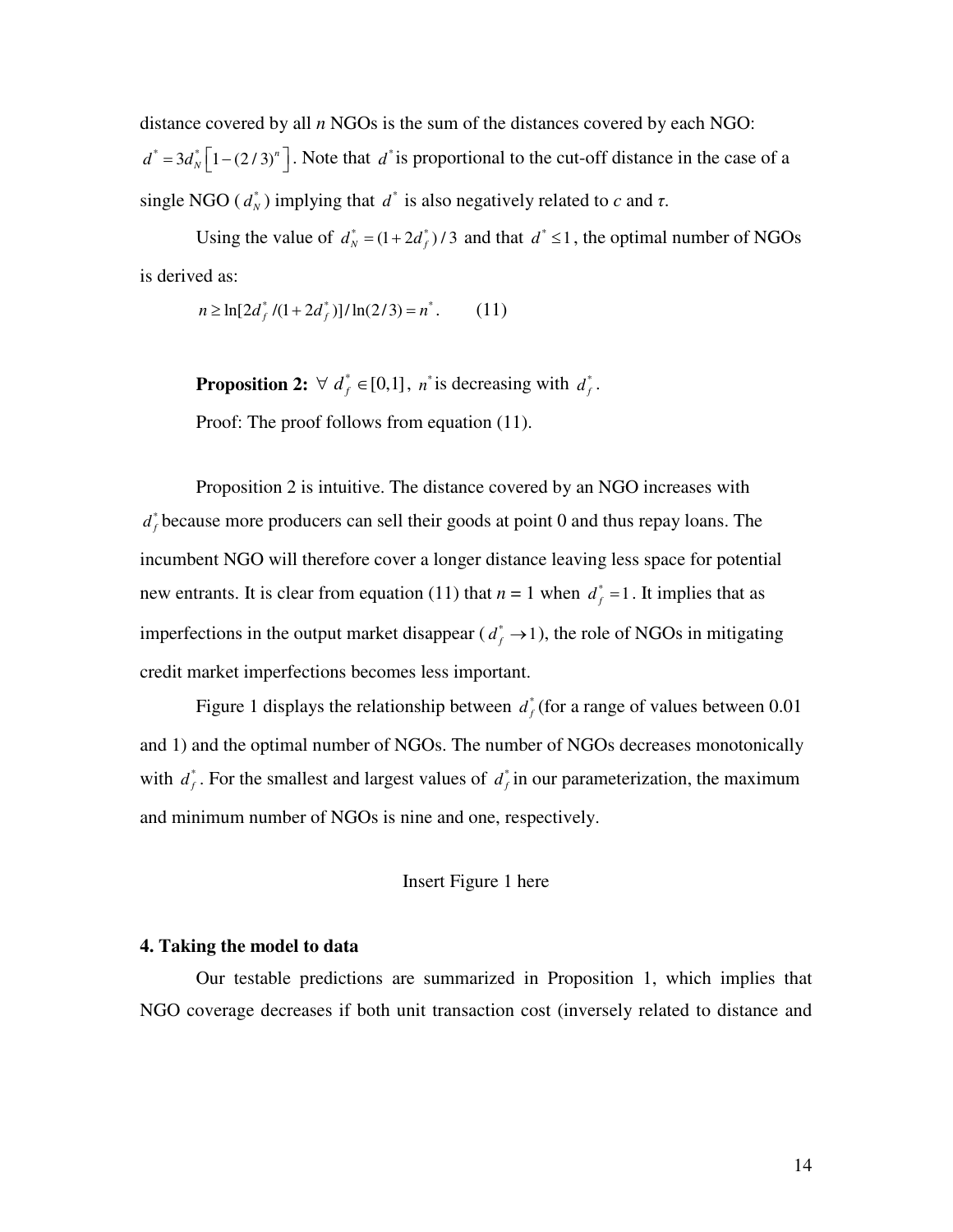infrastructure quality) and producers' (borrowers')<sup>[20](#page-15-0)</sup> unit production cost increase. Our unit of analysis is village, so we investigate the determinants of NGO coverage in a village.

Our first prediction is that NGO coverage in a village is negatively associated with distance from NGO (and also infrastructure quality in and around the village). Given that NGOs are invariably located at or nearby the Thana headquarters, where commercial banks are also located (discussed in Section 2), our proxies for distance of a village from NGO are distances from the Thana headquarters and from the nearest commercial bank, respectively. Our second prediction is that NGO coverage is positively (negatively) associated with lower (higher) unit production cost. Unit production cost will be low in a village with better opportunities for productive activities, such as modern irrigation facilities or better soil quality of agricultural land. We investigate whether percentage of agricultural land irrigated using electricity and percentage of agricultural land growing multiple crops a year increase NGO coverage in a village. It is important to mention that good infrastructure also lowers production cost because of better access to production inputs.

We measure NGO coverage by percentage of households in a village who are NGO members. There is a significant positive association between percentage of NGO member households and number of NGOs working in a village.<sup>[21](#page-15-1)</sup> We thus consider NGOs. The model predicts that as  $d_f^*$  increases, there will be fewer NGOs in the [0, 1] number of NGOs as an alternative measure of NGO coverage. Then the testable predictions are that the number of NGOs working in a village decreases with distance from the Thana headquarters and increases with better opportunities for productive activities. Note that this does not contradict the model results in the case of multiple space. The model is not about the number of NGOs at a particular point on the space, which is assumed to be only one.

<span id="page-15-0"></span> $20$  In our model producers borrow from NGO to produce goods. Therefore, in the empirical section we also refer to producers as borrowers to be consistent with the data.

<span id="page-15-1"></span> $^{21}$  In our data, the regression of the percentage of NGO member households on the number of NGOs produces a coefficient of 0.04 with a robust standard error of 0.009.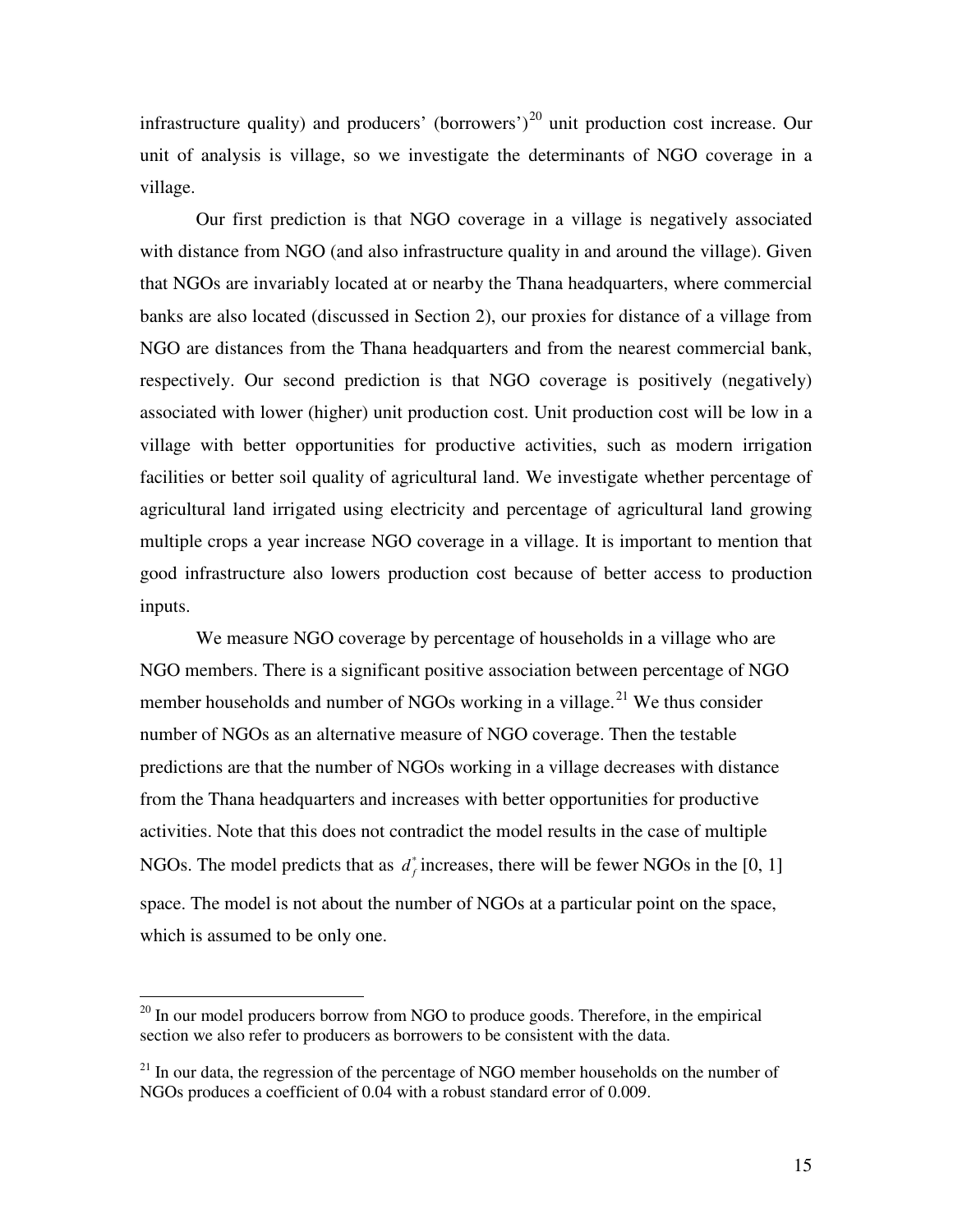#### 4.1 Data

Village level information was collected in 2002 from 156 villages in 15 Thanas in three districts (Kurigram, Rangpur and Nilphamari) in northern Bangladesh as part of a baseline household survey. Both Participatory Rural Appraisal (PRA) and Focus Group Discussion (FGD) were conducted in the villages randomly selected. The information collected includes, among others, physical infrastructure, economic opportunities, marketing facilities, educational and health infrastructure, microfinance and other development activities, and poverty incidence. A structured questionnaire was used because of the type of information sought and also because of reliability and possibility of replication. The PRA sessions were attended by people of all walks of life, while the people most knowledgeable about the village attended the FGDs. The group of attendants in the FGDs generally included school teachers, elected *Union Parishad* members, health workers, students, and clients of different NGOs. $^{22}$  $^{22}$  $^{22}$ 

#### 4.2 Descriptive statistics

 $\overline{a}$ 

Descriptive statistics of the villages are presented in Table 1. On average 3.9 NGOs operate in a village with the minimum and maximum number being one and nine, respectively . Although there are a total of 48 NGOs and 10 government organizations working in all sample villages (a list is provided in Appendix A.1), microfinance activities are largely dominated by few big (brand) NGOs. This is evident from the fact that the average number of big NGOs in a village is 3.4 with the minimum and maximum number being one and seven, respectively. All seven big NGOs are engaged in microfinance activities. The presence of several big NGOs in a village supports the findings of Fruttero and Gauri (2005) that an NGO does not consider presence of other NGOs in choosing program location. On the other hand, average number of small (nonbrand) NGOs working in a village is only 0.4. There are on average 549 households in a

<span id="page-16-0"></span> $2<sup>22</sup>$  At the beginning of the session, the objective of the FGD and the type of information to be sought were clearly specified. It was also made clear at the outset that the FGD will continue for about two hours. However, in several occasions, all issues were not possible to cover in two hours so that discussions had to discontinue. Groups were not kept beyond schedule because it was perceived that impatience of the participants may lead to inaccurate answers. Therefore, all information could not be collected from many villages.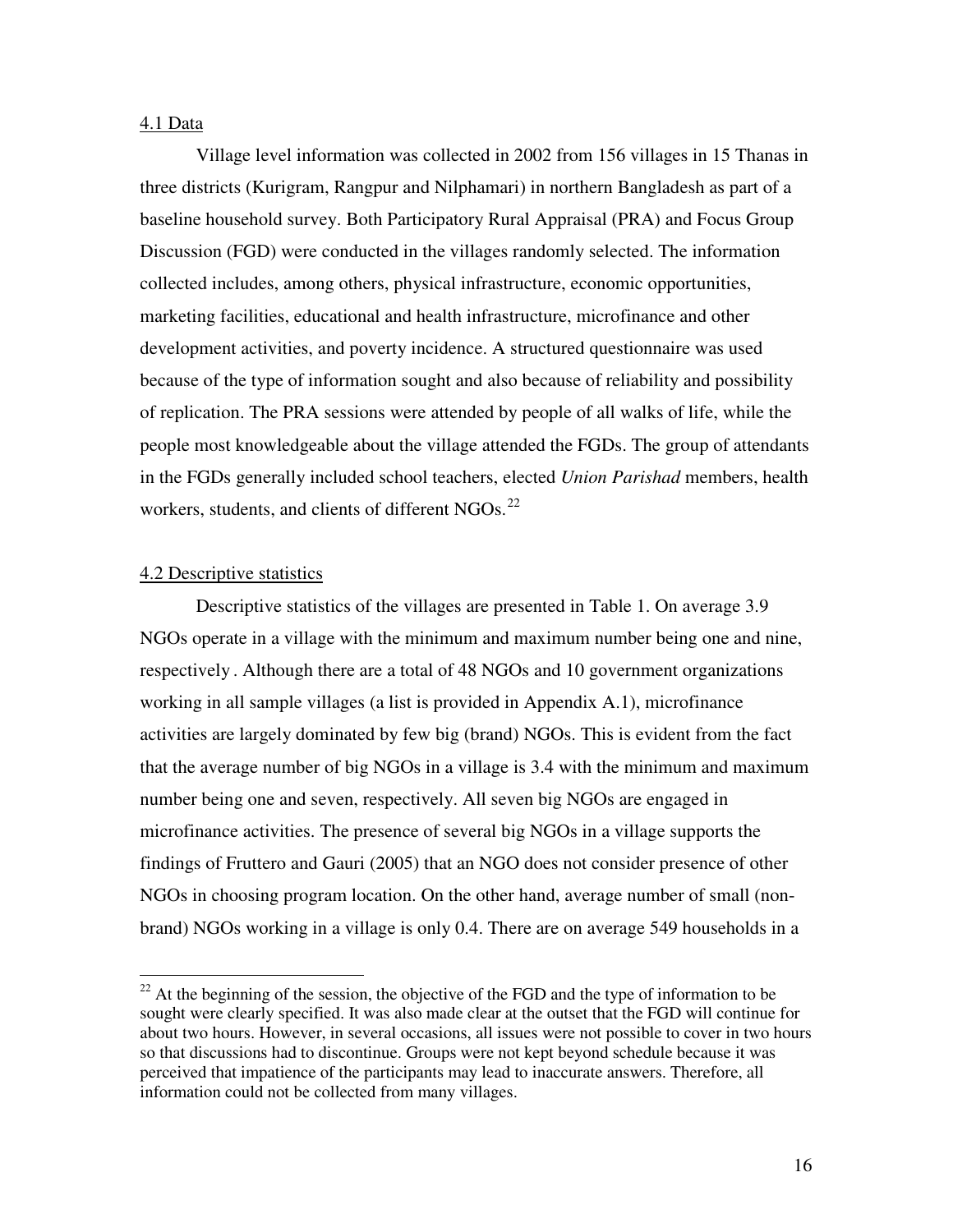village, and 33% of them borrow from any NGO. Only about  $11\%$  of the households in a village have access to electricity, and 27% of the agricultural land in a village is irrigated using electricity. About 81% of agricultural land grows two to three crops a year, while 13% of land grows a single crop a year.

#### Insert Table 1 here

Average distance of the center of a village from the Thana headquarters is about 7.5 kilometers. Average distance from the nearest commercial bank is about 6.5 kilometers. Therefore, it can also be inferred that average radius of operational area of an NGO ranges between 6.5 to 7.5 kilometers.<sup>[23](#page-17-0)</sup> The correlation between the two distances is high at around 0.76.

#### 4.3 Distance as a measure of poverty incidence

 $\overline{a}$ 

 We also want to test the poverty alleviation motive of NGOs. However, NGO intervention changes the poverty dynamics in a village, thus inclusion of direct measure of poverty incidence or proxies, such as wage rate or landlessness, in the regression will lead to simultaneity bias. We need a measure for poverty incidence that is immune to this bias. In the following, we show that distance can be treated as such a measure because poverty incidence increases with distance; in other words, poverty incidence is higher in the remote villages. We show that two proxies for poverty incidence—daily wage rate and percentage of landless households in a village—are strongly related to distance. Both lower wage rate and higher landlessness are indications of higher poverty incidence.

Wage rate fluctuates depending on the availability of employment opportunities in different seasons. To account for seasonal fluctuations, we take average of daily wage rate for each month over twelve months. Data indicate that there is a strong negative and statistically significant correlation between average daily female wage rate and distance

<span id="page-17-0"></span> $^{23}$  This cut-off radius can also be generalized for the rest of Bangladesh. In 2010, BRAC has launched a new lending program for the share-croppers (*Borga Chashi* program) funded by the Bangladesh Bank (the central bank in Bangladesh). The program initially covers 40 districts across the country. The implicit cut-off radius set by BRAC is eight kilometers from the BRAC branch offices (which are located nearby the Thana headquarters). However, BRAC does not officially make available the information about this cut-off radius.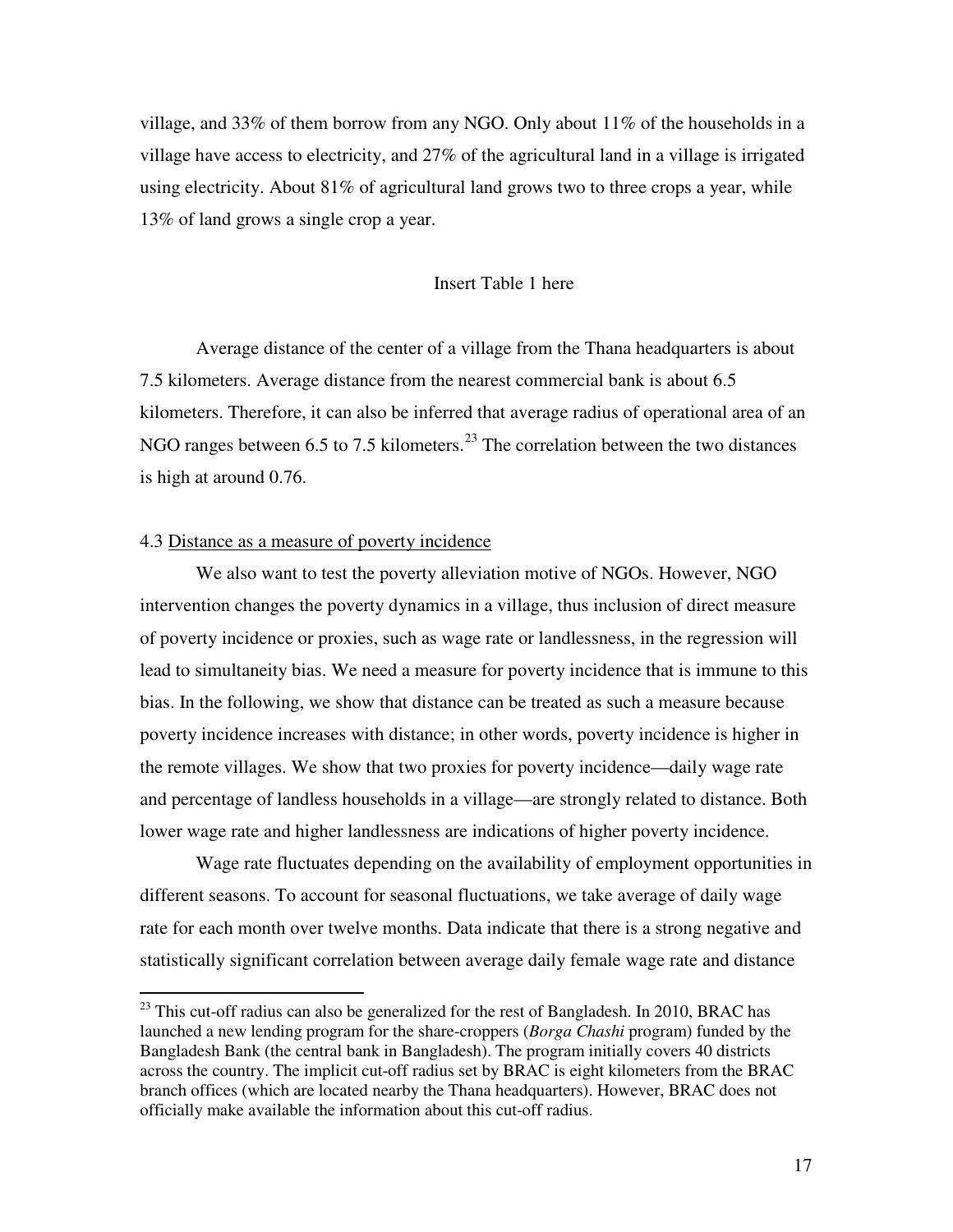from the Thana headquarters. Figure 2a superimposes a lowess fit line representing the best nonparametric fit of the relationship between female wage and distance from the Thana headquarters. The fitted line indicates that female wage decreases sharply with distance up to four kilometers after which it remains stable up to nearly 10 kilometers and then decreases again. The estimated linear regression coefficient is -0.306 with a robust standard error of 0.153, which is shown in Figure 2b by the downward sloping fitted line. Figures 3a and 3b show the lowess and linear regression fits, respectively, for average daily male wage rate, which is very similar to female wage rate.

#### Insert Figures 2a-4b here

In Figure 4a, we display the lowess fit for the correlation between percentage of households in a village who are landless (or own only homestead) and distance from the Thana headquarters.<sup>[24](#page-18-0)</sup> Percentage of landless households increases sharply with distance up to five kilometers, remains stable and then increases steadily after 10 kilometers. Figure 4b plots the linear regression fit which is upward sloping—the regression coefficient of distance from the Thana headquarter on percentage of landless households is 0.183 with a robust standard error of 0.095. These results indicate that the distribution of borrowers in terms of distance can also be interpreted as their distribution in terms of poverty incidence, and therefore, distance can be treated as an exogenous measure of poverty incidence.

#### 4.4 Estimation strategy

 $\overline{a}$ 

We estimate OLS regressions when NGO coverage is measured by percentage of households in a village with current NGO membership. We estimate Poisson regressions when number of NGOs working in a village is considered as NGO coverage. For robustness checks, we also estimate Poisson regressions for number of big and small

<span id="page-18-0"></span> $24$  There are some villages where landlessness suddenly and sharply increased because of river bank erosion. River erosion causes land permanently disappearing under the river and the victim families lose their home and agricultural land forever. This is a regular phenomenon in Bangladesh. We have excluded those villages to draw the fits.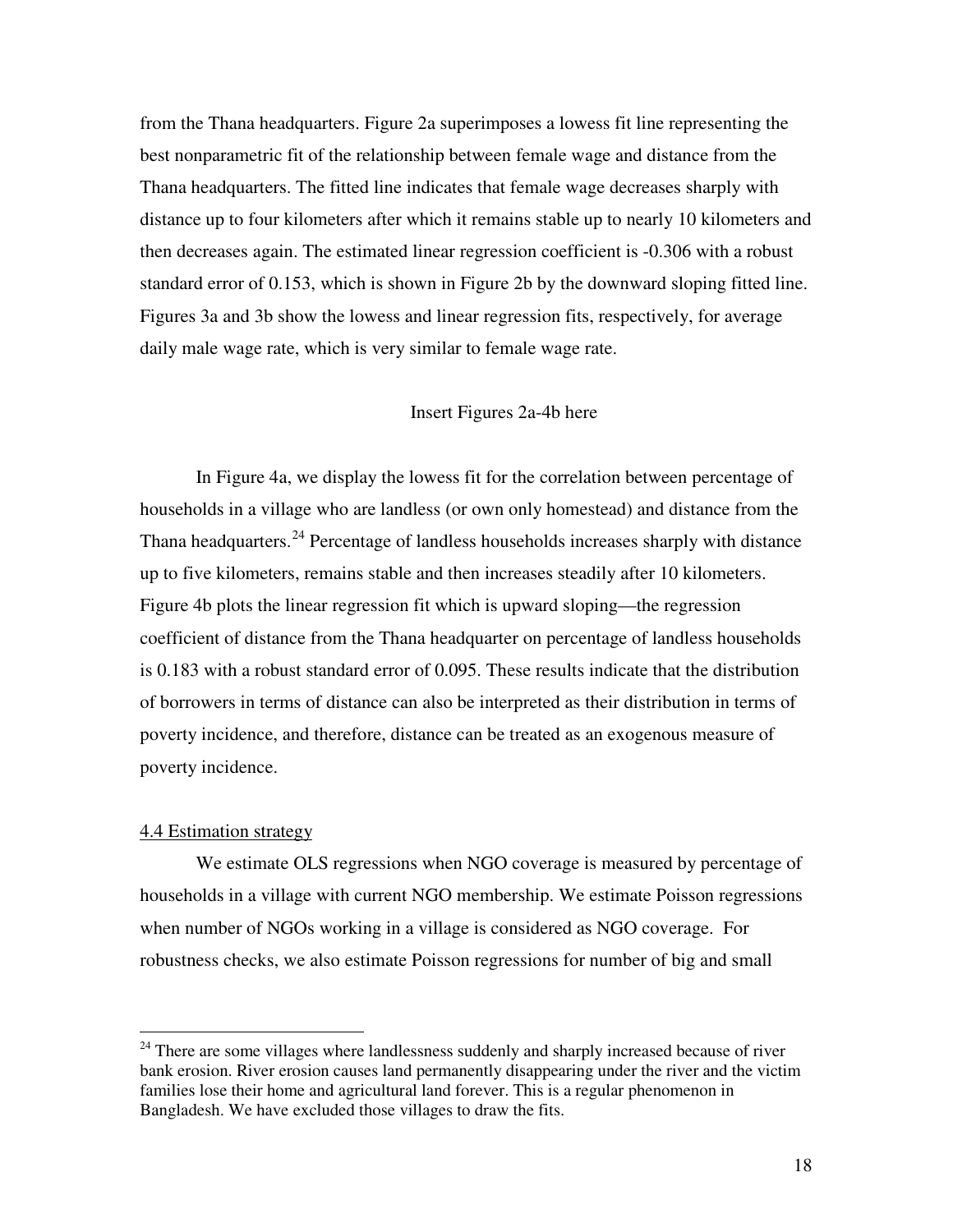NGOs working in a village, respectively. Finally, NGO density, calculated as number of NGOs per household, is also employed as the dependent variable.

If NGOs are motivated by cost-effectiveness and higher loan repayment rather than poverty alleviation, it is expected that NGO coverage will decrease with distance of the village from NGO for which our proxies are the distances from the Thana headquarters and the nearest commercial bank. It is also expected that an NGO will not cover a village because of high operating costs if physical infrastructure in and around the village is not developed. Distances of the village from all-weather road and bus stop are included to account for the quality of physical infrastructure. Conversely, if NGOs are motivated by poverty alleviation, NGO coverage will increase with (or unrelated to) distance from the Thana headquarters (and commercial bank) and in the villages with poor infrastructure. Therefore, the sign and significance of the distance variables will determine the actual motivation of NGOs. A negative and statistically significant coefficient will support the cost-effectiveness motive, while a positive and significant coefficient (or insignificant coefficient) will support the poverty alleviation motive.

As mentioned earlier, unit cost of production is captured by opportunities for productive activities, such as percentage of agricultural land irrigated using electricity,  $2^5$ and percentage of agricultural land that grows one, two and three crops a year (four crops is the base category). The higher the productive opportunity in a village, the higher is the likelihood of success in investment projects. More NGOs will place programs therein and also cover more borrowers to take advantage of higher loan repayment. Number of shops per household in the village<sup>[26](#page-19-1)</sup> and distance from the local *haat* (bazaar) are included to

<u>.</u>

<span id="page-19-0"></span> $25$  In northern Bangladesh, irrigation is usually done by extracting underground water by deep tube-well that runs using electricity. Installation of such deep tube-well is very costly that only large landowners can afford. Small and marginal farmers purchase water from large landowners. Purchase of water by small and marginal farmers is not usually made from NGO loans. NGOs do not provide fund for seasonal or working capital so that borrowers resort to alternative informal sources including the moneylenders for such additional fund (Jain and Mansuri, 2003; Mallick, 2009). In Bangladesh, electricity connection is provided by the government. NGOs are not involved in any stage. Therefore, percentage land irrigated using electricity is an exogenous variable.

<span id="page-19-1"></span><sup>&</sup>lt;sup>26</sup> NGOs in Bangladesh do not usually lend for starting up a shop but lend the shop owners for expanding their existing business. Therefore, number of shops in a village is exogenous.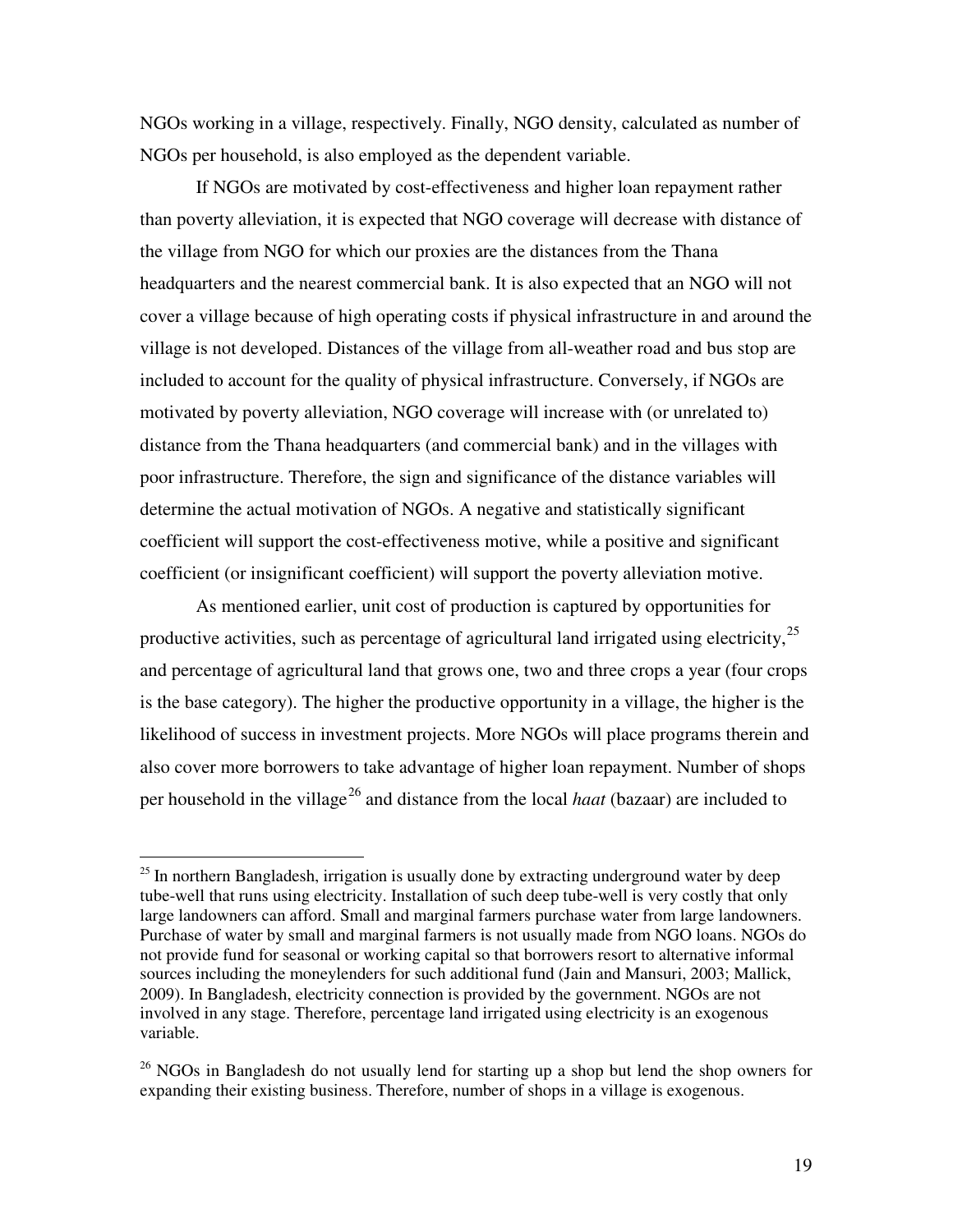control for localized marketing opportunities in the village. Percentage of households with electricity connection also captures infrastructure.

We check the robustness of the results by including a vibrancy score constructed by the principal component analysis from distances of the village from Thana, bank, allweather road, *haat*, and bus stop. We also control for the general education level in the village by distance from the nearest high school. It is important to mention that the village level infrastructure accounts for the village level unobservables. These are slowly changing village characteristics, and therefore, can also be considered as the village level fixed effects.<sup>[27](#page-20-0)</sup> District dummies (two dummies for the three sample Districts) are also included to capture the regional heterogeneity. Number of households is included in the regression to account for village size when the dependent variable is number of NGOs working a village.

In a nutshell, the dependent variable is related to credit market and the independent variables are related to output market. This specification helps us investigate the effect of output market imperfections on credit market imperfections.

#### 4.5 Results

 $\overline{a}$ 

 In this section, we discuss the regression results. Table 2 reports the results when the dependent variable is percentage of NGO member households in a village. In column 1, distance of the village from the Thana headquarters is the proxy for distance from NGO, and in column 2, distance from the nearest commercial bank is the proxy. Although none of them is significant, in both columns, distances from all-weather road and from local *haat* are negative and significant. The former result suggests lower NGO coverage in the village with poor infrastructure, while the latter suggests higher NGO coverage in the village having localized marketing opportunities. In column 3, all distance variables are replaced by a vibrancy score constructed by the principal component analysis. High score implies poor physical infrastructure. The coefficient is negative but not significant. The only other variable that is robustly significant (and is positive) across specifications is percentage of agricultural land irrigated using electricity.

<span id="page-20-0"></span> $27$  Distance of the village from mobile phone mast (tower) may be another fixed effect. However, we use the data for 2002 and mobile phone masts were limited only in the Thana headquarters in 2002.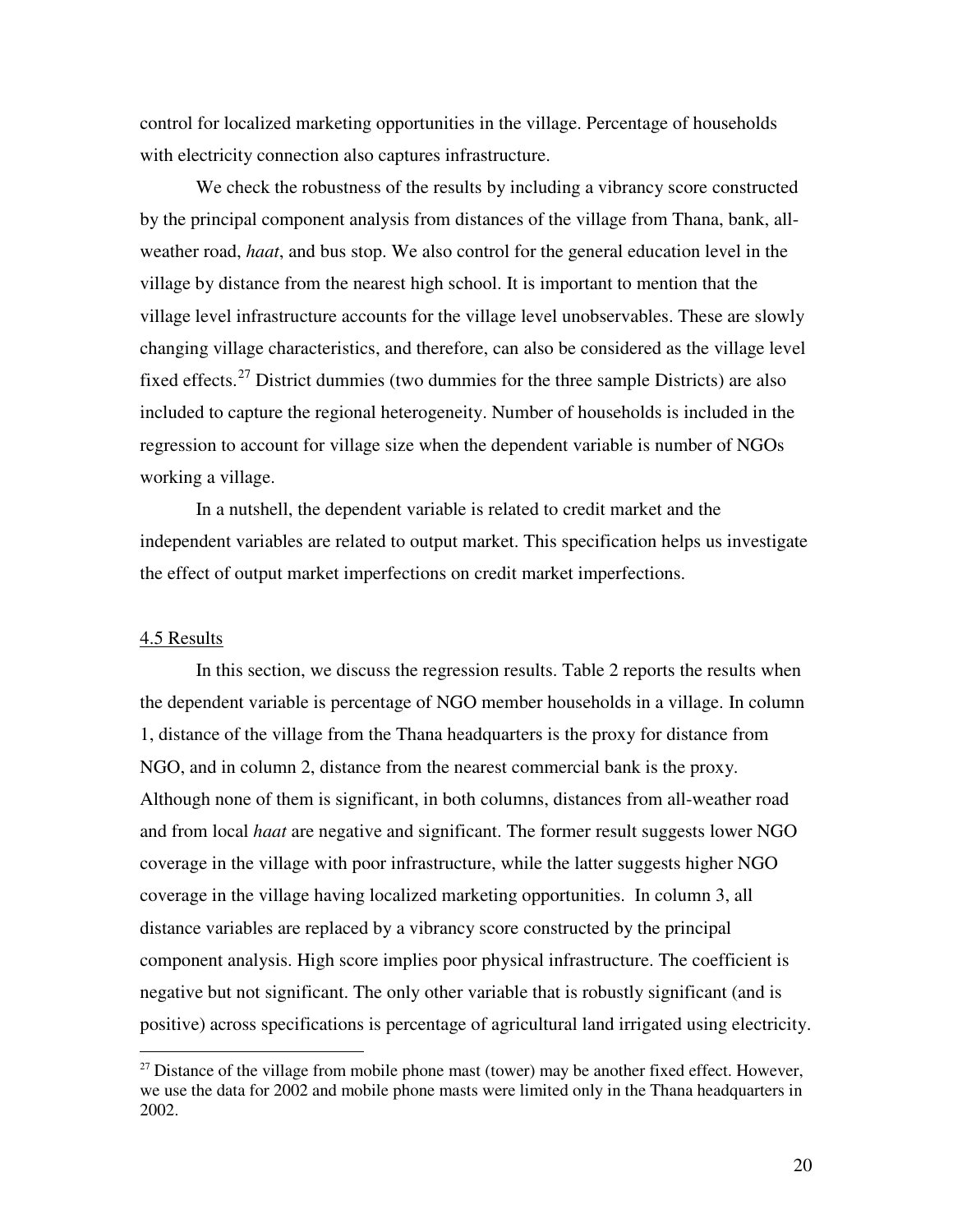#### Insert Tables 2-6 here

The results are similar (and also improve) for the alternative dependent variable number of NGOs working in the village (Table 3). The main changes in the results are that instead of distances from all-weather road and *haat*, distances from the Thana headquarters and the nearest commercial bank are negative and significant (at 1% level) in columns 1 and 2, respectively, and their magnitudes are the same at around 0.04. The coefficient of vibrancy is now negative and significant at 1% level. Number of NGOs also increases with number of shops per household in the village again suggesting higher NGO coverage in the village with localized marketing opportunities.

When the number of big NGOs is employed as the dependent variable, the results, presented in Table 4, are similar to that when the dependent variable is total number of NGOs. The results do not also change qualitatively when the number of small NGOs is the dependent variable (Table 5). Percentage of agricultural land irrigated using electricity now becomes insignificant. Instead, percentage of agricultural land growing single crop a year, which is another proxy for productive opportunities, is negative and robustly significant at 1% level, suggesting that NGO coverage decreases in the villages with less fertile agricultural land. Percentage of agricultural land that grows three crops a year is also negative and weakly significant but its magnitude is five times smaller than that of percentage of land that grows single crop a year (note that the base category is percentage of agricultural land that grows four crops a year). Number of shops per household is insignificant.

For another robustness check, we consider NGO density in the village, measured by per capita number of NGOs ((number of NGOs/number of households)\*100), as the dependent variable. The results, presented in Table 6, are similar to those previously reported. The change in the results is that percentage of land irrigated using electricity is not significant. In addition to distances from the Thana headquarters and commercial bank, distance from all-weather road now becomes (negative and) significant.

The above results confirm the model predictions that NGO coverage decreases with distance and poor physical infrastructure, and increases with the opportunity for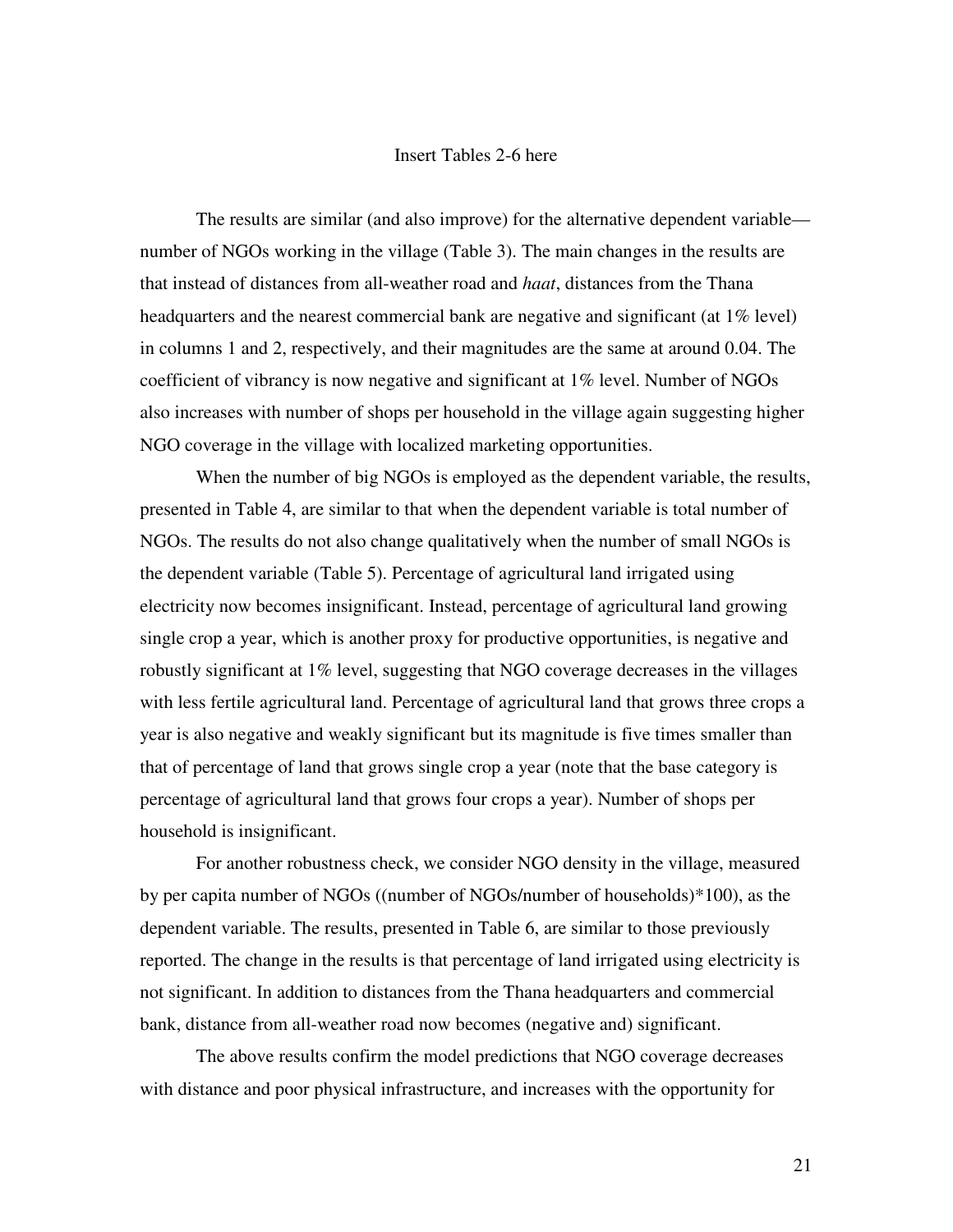productive activities.[28](#page-22-0) Placing program in the remote and inaccessible villages increases the operating costs of an NGO, thus jeopardizing its cost-effectiveness. Rather, to ensure loan recovery, an NGO places program in the village where loans can be better utilized in productive activities. Incidence of poverty is not a consideration for an NGO to choose program locations.<sup>[29](#page-22-1)</sup>

#### 4.6 An alternative interpretation of the results

 $\overline{a}$ 

It has now been established that NGOs, at least in Bangladesh, have deliberately excluded the extreme poor because they are considered as risky clients, and operating costs of serving the extreme poor are also high because they usually borrow a smaller amount. Some extreme poor also self-select themselves not to borrow because they perceive that they will not be able generate a flow of income necessary to repay the loan (Amin, Rai and Topa, 2003; Hashemi, 2001; Matin, 2005). In Section 4.3 and Figures 2- 4, we have provided evidence that distance from the Thana headquarters is associated with higher incidence of poverty. Therefore, the borrowers' (producers') distribution in terms of distance can alternatively be interpreted in terms of poverty incidence; borrowers become poorer as one moves along the unit line. An NGO incurs higher operating costs for serving poorer borrowers away from point 0 on the unit line as they borrow a smaller amount (hence, they produce smaller quantity). Only the borrowers up to the cut-off level of poverty  $d_f^*$  will be able to produce sufficient goods to sell in the market after incurring transaction costs. Therefore, only these borrowers will borrow from the NGO because they can repay the loan. However, motivated by its humanitarian objective (or due to imperfect information), the NGO also wants to lend to the poorer in the  $[d_f^*, d_N^*]$  interval. But these producers will be unwilling to borrow since they cannot

<span id="page-22-0"></span> $28$  There are similar findings at the macroeconomic level. Ahlin et al. (2010) find some strong relationship between macroeconomic conditions and microfinance program performance. For example, NGOs become more cost-effective when macroeconomic growth is higher.

<span id="page-22-1"></span><sup>&</sup>lt;sup>29</sup> The results do not meaningfully change if standard errors are clustered at the Thana level. The minor changes are the following. In Table 2 (dependent variable is percentage of NGO member households), the coefficient of percentage of agricultural land irrigated using electricity is not robustly significant across specifications. On the other hand, in Table 6 (dependent variable is NGO density), the negative coefficient of percentage of land growing one-crop a year becomes robustly significant across specifications.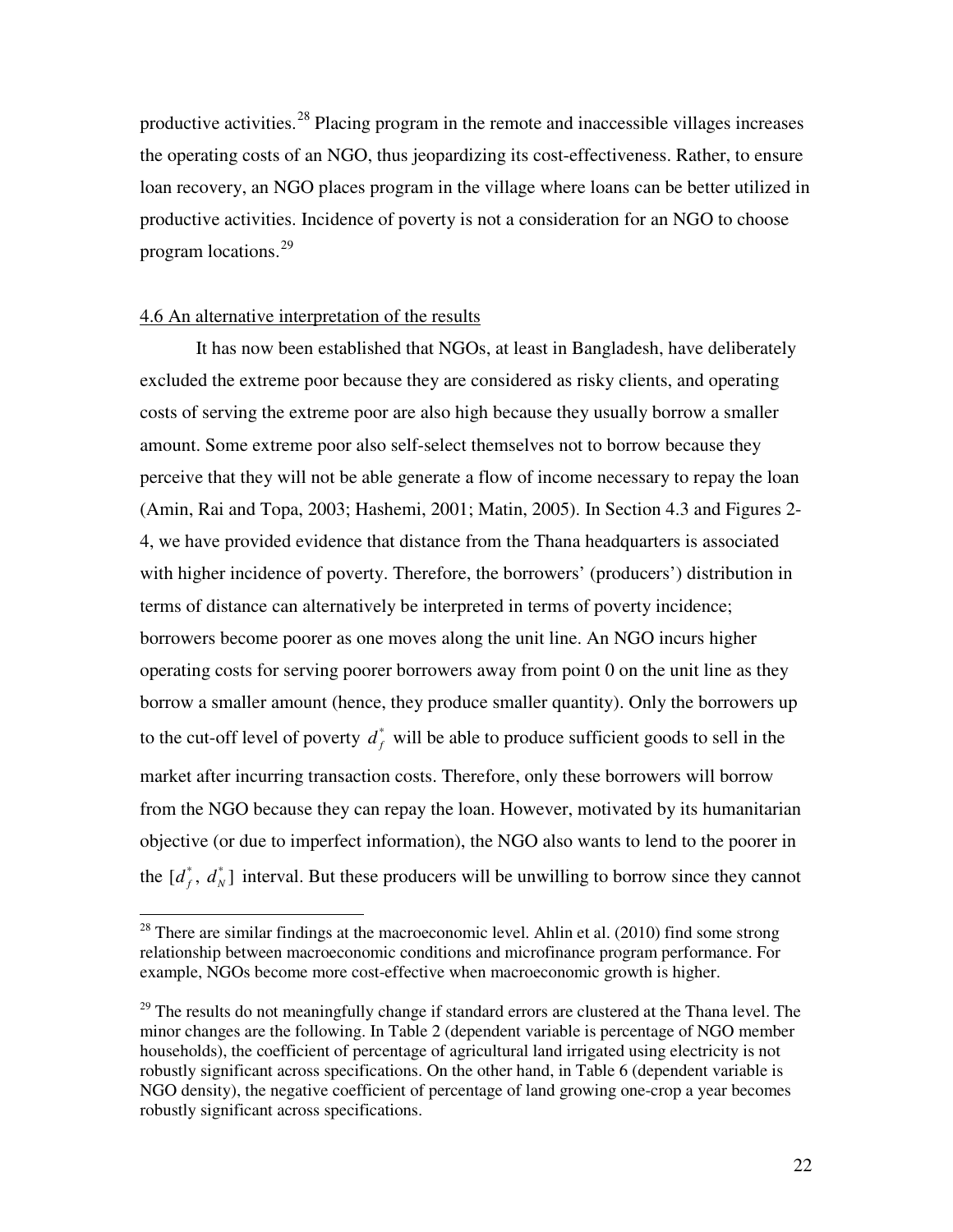sell their goods and consequently default on the loan. The borrowers locating in the  $[1 - d<sub>N</sub><sup>*</sup>, 1]$  poverty interval will always be excluded by the NGO. This is an alternative explanation of why NGOs deliberately exclude some extreme poor and why some extreme poor also self-select themselves out of the microfinance program.

#### **5. Concluding remarks**

 This paper develops a simple model of program location choice by an NGO. An NGO, even with its humanitarian objective of poverty alleviation, will limit the microfinance program to locations where operating costs are low and productive opportunities are ample, so that it can attain cost-effectiveness. Empirical results using data from three northern districts in Bangladesh strongly support the model predictions. NGO coverage, measured both by percentage of NGO member households and number of NGOs operating in a village, decreases with distance from the main marketplace in the region and poor physical infrastructure. On the other hand, NGO coverage is higher in the villages where higher percentage of agricultural land is irrigated using electricity. The model and empirical results also explain why NGOs deliberately exclude some extreme poor and why some extreme poor self-select not to participate in the microfinance program.

The results have important implications for policy analysis as well as for research on impact evaluation of the microfinance program. The microfinance program was devised to mitigate credit market imperfections. However, rural output market is also highly imperfect due to poor physical infrastructure and lack of marketing facilities, which impedes proper functioning of the microfinance program. This illustrates the fact that imperfections in credit market cannot be mitigated in the presence of imperfections in output market.

NGOs do not invest in infrastructure development but their mission of poverty alleviation depends, to a great extent, on the existing infrastructure. This justifies government intervention in infrastructure development. Since NGOs choose locations purposefully rather than randomly, research investigating the impact of the microfinance program must take into account village level selection bias in addition to selection bias at the participant level.

23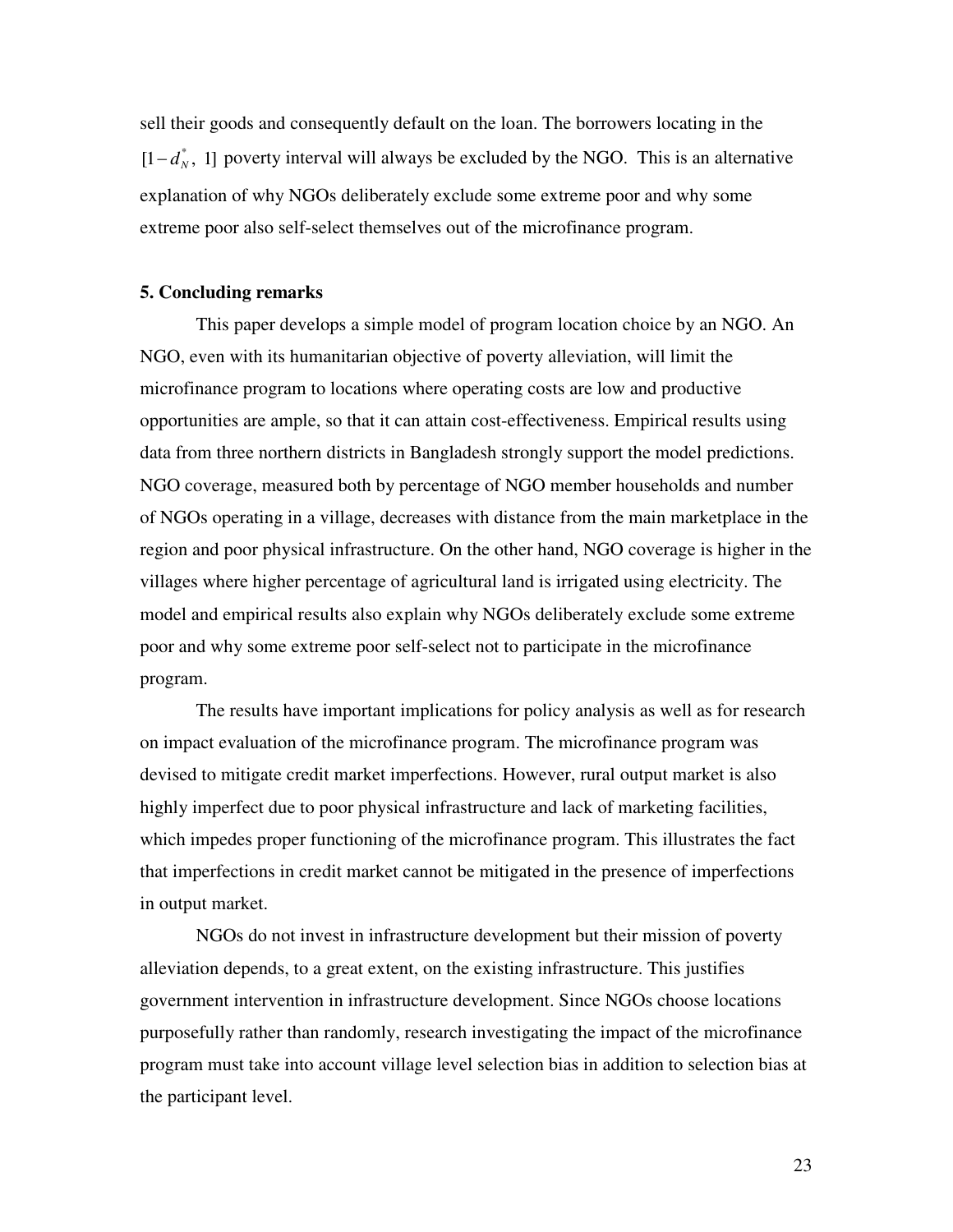#### **References**

Ahlin, Christian, Jocelyn Lin, and Michael Mail (2010), "Where Does Microfinance Flourish? Microfinance Institution Performance in Macroeconomic Context," *Journal of Development Economics*, forthcoming.

Amina, Sajeda, Ashok S. Rai, and Giorgio Topa (2003), "Does microcredit reach the poor and vulnerable? Evidence from northern Bangladesh," *Journal of Development Economics*, 70 (1), 59– 82.

Aminuzzaman, Salahuddin, Harald Baldersheim, and Ishtiaq Jamil (2003), "Talking Back! Empowerment and Mobile Phones in Rural Bangladesh: A study of the Village Phone Scheme of Grameen Bank," *Contemporary South Asia*, 12 (3, September), 327– 348.

Aubert, Cécile, Alain de Janvry, and Elisabeth Sadoulet (2009), "Designing Credit Agent Incentives to Prevent Mission Draft in Pro-poor Microfinance Institutions," *Journal of Development Economics*, 90, 153-162.

Copestake, James (2007), "Mainstreaming Microfinance: Social Performance Management or Mission Drift?," *World Development*, 35 (10, October), 1721-1738.

Emran, M. Shahe, A. K. M. Mahbub Morshed, and Joseph E. Stiglitz (2007), "Microfinance and Missing Markets," mimeo, George Washington University.

Fruttero, Anna, and Gauri, Varun (2005), "The Strategic Choices of NGOs: Location Decisions in Rural Bangladesh," *Journal of Development Studies*, 41 (5, July), 759-787.

Gonzalez, Adrian (2007), "Efficiency Drivers of Microfinance Institutions (MFIs): Operating Expenses and Its Drivers," MIX Discussion Paper No. 2.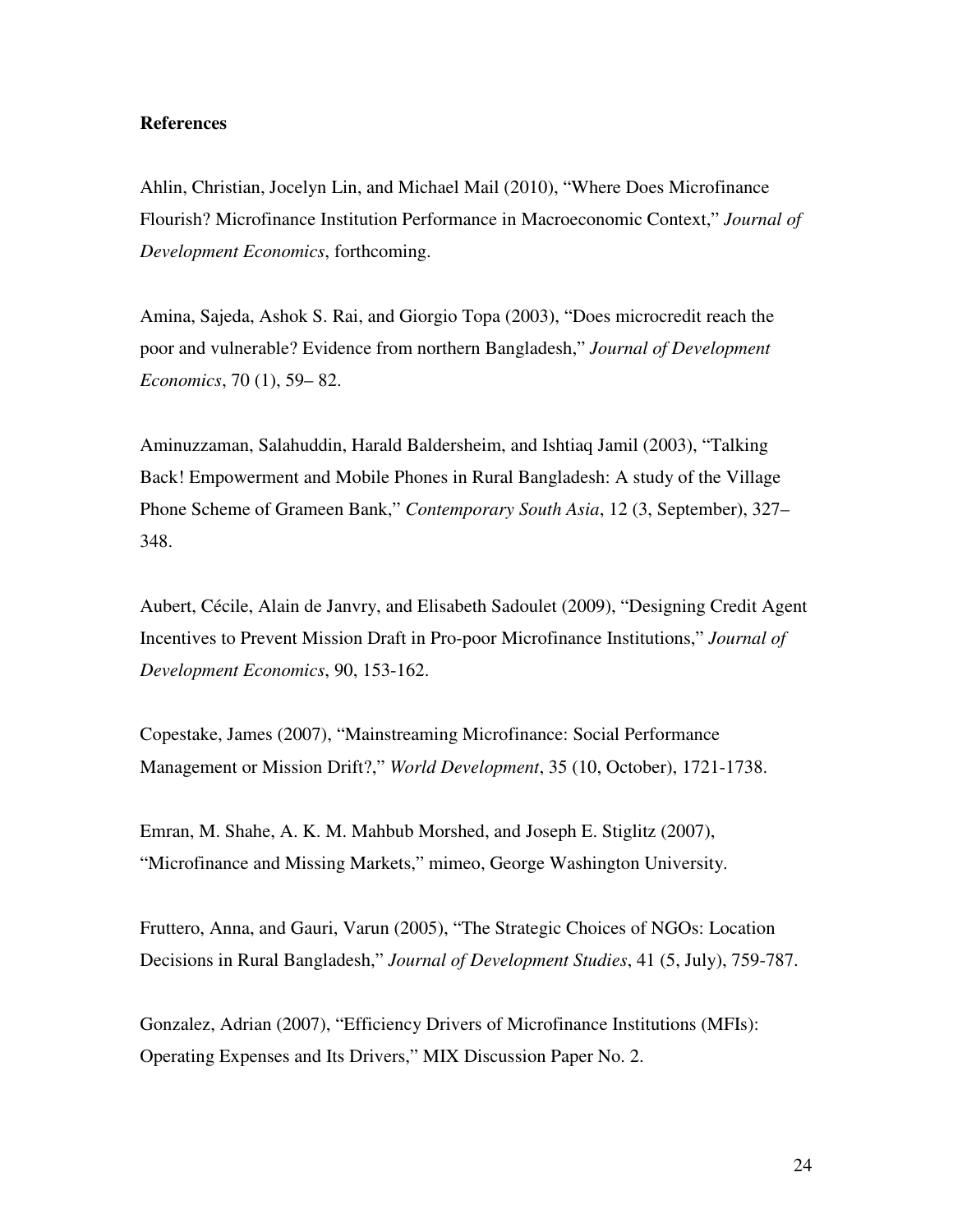Gutiérrez-Nieto, Begoña, Carlos Serrano-Cinca, and Cecilio Mar Molinero (2007), "Microfinance institutions and efficiency," *Omega*, 35 (2, April), 131-142.

Hashemi, Syed, M. (2001), "Linking Microfinance and Safety Net Programs to Include the Poorest: the Case of IGVGD in Bangladesh," *Focus Note No. 21* (May), The Consultative Group to Assist the Poorest, Washington D.C.

Jain, Sanjay, and Ghazala Mansuri (2003), "A Little at a Time: The Use of Regularly Scheduled Repayments in Microfinance Programs," *Journal of Development Economics*, 72 (1), 253-279.

Mallick, Debdulal (2009), "Microfinance and Moneylender Interest Rate: Evidence from Bangladesh," Research Monograph No. 42, Research and Evaluation Division, BRAC.

Matin, Imran (2005), "The Very Poor Who Participate in Microfinance Institutions and Those Who Never Did: A Comparative Analysis," *Small Enterprise Development*, 16 (30), 51-57.

McIntosh, Craig, and Bruce Wydick (2005), "Competition and microfinance," *Journal of Development Economics*, 78 (2, December), 271-298.

Mersland, Roy, and R. Øystein Strøm (2010), "Microfinance Mission Drift?," *World Development*, 38 (1, January), 28-36.

White, Halbert (1980), "A Heteroskedasticity-Consistent Covariance Matrix Estimator and a Direct Test for Heteroskedasticity," Econometrica, 48 (4), 817-38.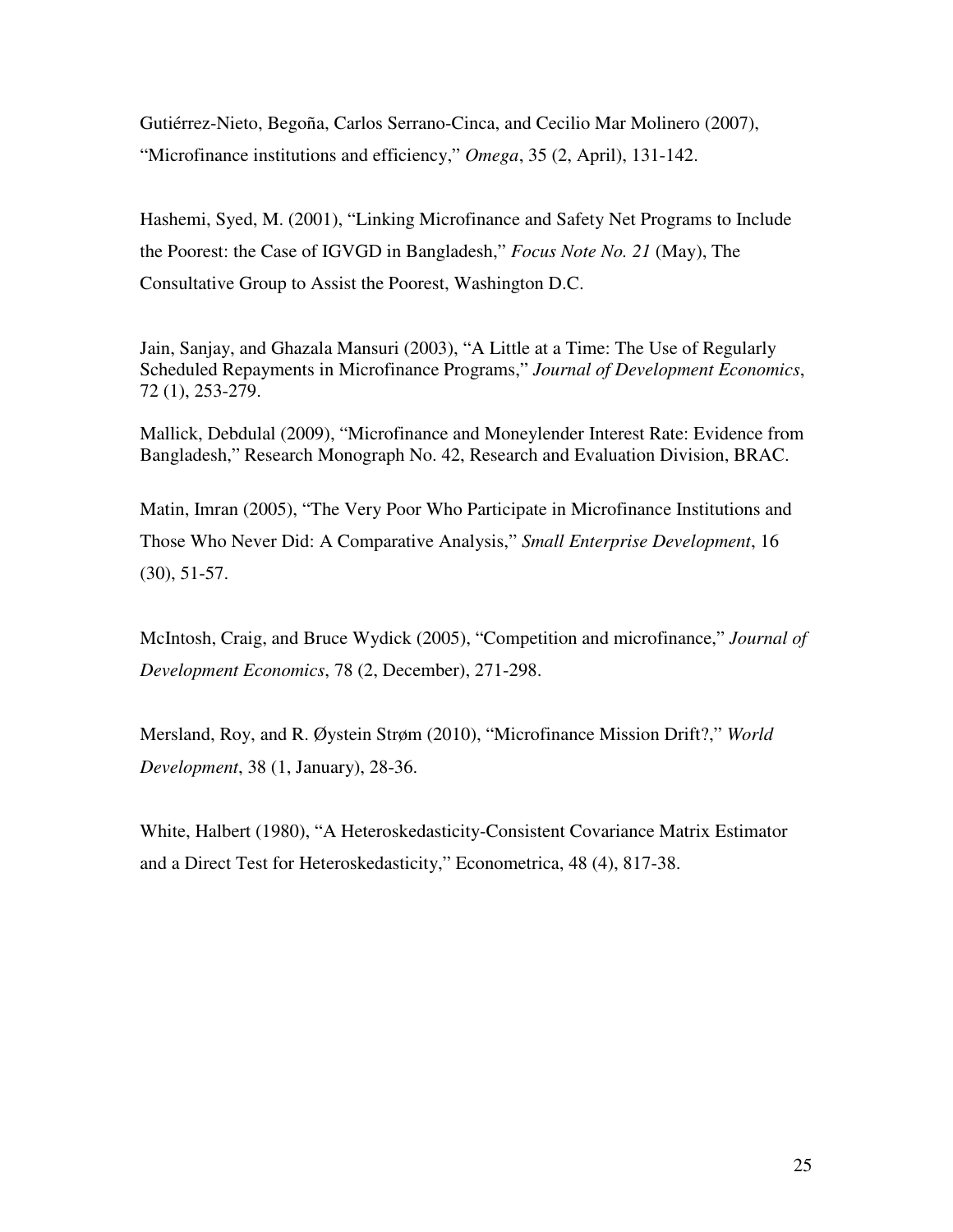#### **Tables**

# **Table 1: Descriptive statistics**

|                                                     | (1)             | (2)                  | (3)             |
|-----------------------------------------------------|-----------------|----------------------|-----------------|
| <b>Variables</b>                                    | <b>Notation</b> | <b>Mean</b>          | <b>Standard</b> |
|                                                     |                 |                      | deviation       |
| Number of NGOs working in a village                 |                 | 3.890                | 1.412           |
|                                                     |                 | $[min = 1, max = 9]$ |                 |
| Number of big NGOs working in a village             |                 | 3.445                | 1.244           |
|                                                     |                 | $[min = 1, max = 7]$ |                 |
| Number of small NGOs working in a village           |                 | 0.445                | 0.685           |
|                                                     |                 | $[min = 0, max = 3]$ |                 |
| % of NGO member households in the village           |                 | 0.332                |                 |
| Number of households in a village                   | <b>HHNV</b>     | 549.32               | 418.73          |
| % of land irrigated using electricity               | <b>IRRIG</b>    | 0.268                |                 |
| % of land growing 1 crop a year                     | CROP_1          | 0.126                |                 |
| % of land growing 2 crops a year                    | CROP_2          | 0.492                |                 |
| % of land growing 3 crops a year                    | $CROP_3$        | 0.317                |                 |
| $\overline{\%}$ of land growing 4 crops a year      | CROP_4          | 0.036                |                 |
| % of households owning less than 10 decimal of land | <b>LNDLES</b>   | 0.063                |                 |
| Number of shops per household                       | <b>SHOP</b>     | 0.053                | 0.087           |
| % of households with electricity                    | <b>ELECT</b>    | 0.111                |                 |
| Distance from Thana (in km)                         | <b>DTHAN</b>    | 7.541                | 4.057           |
| Distance from nearest bank (in km)                  | <b>DBANK</b>    | 6.503                | 4.134           |
| Distance from nearest haat (bazaar) (in km)         | <b>DBAZR</b>    | 1.993                | 1.689           |
| Distance from nearest bus stop (in km)              | <b>DBUST</b>    | 5.550                | 4.543           |
| Distance from nearest all-weather road (in km)      | <b>DROAD</b>    | 1.803                | 1.691           |
| Distance from nearest high school (in km)           | <b>DHSCH</b>    | 2.187                | 1.619           |
| Average male wage rate (in Taka)                    | <b>MWAGE</b>    | 43.916               | 8.362           |
| Average female wage rate (in Taka)                  | <b>FWAGE</b>    | 29.695               | 7.022           |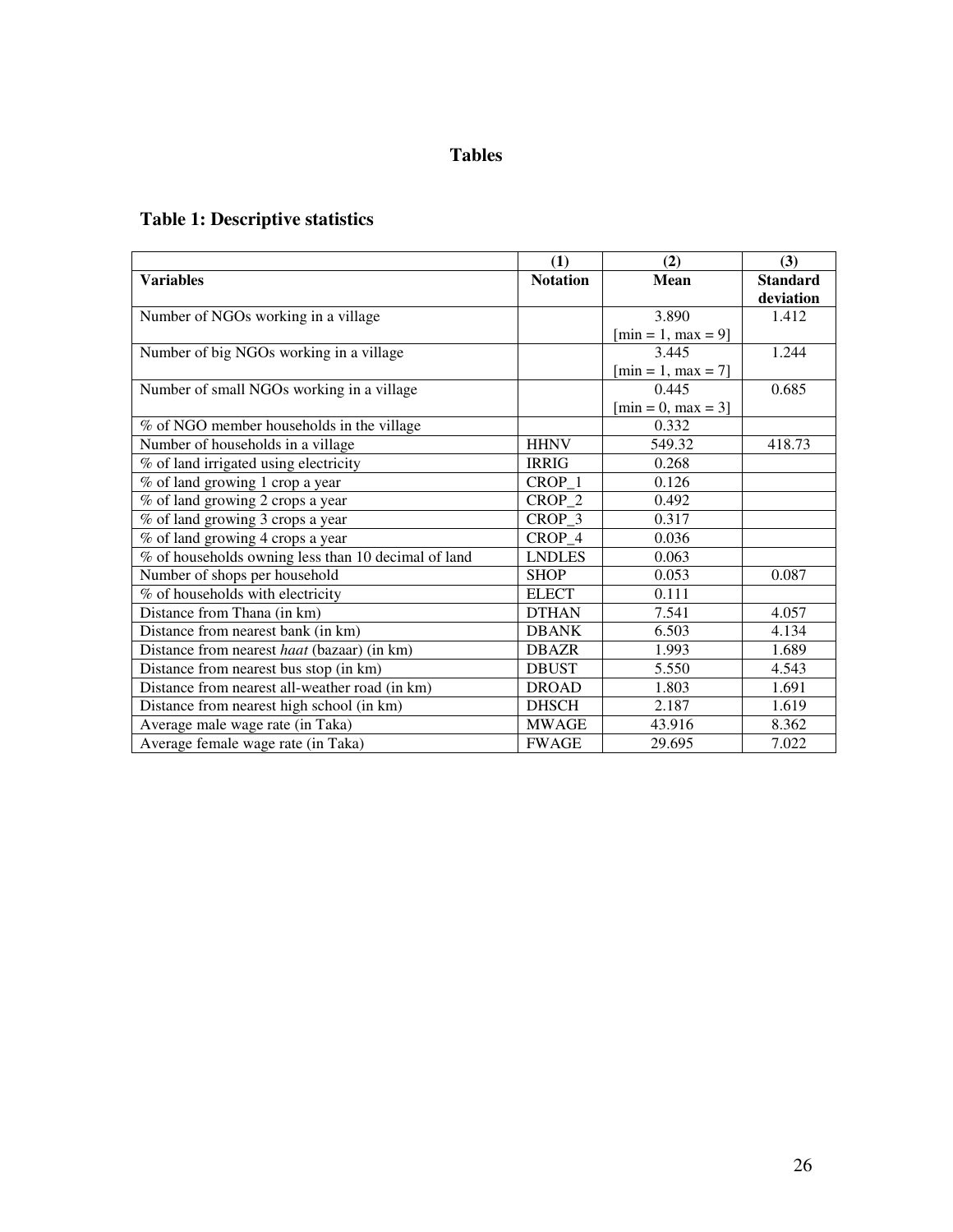| <b>Explanatory</b> | (1)                | (2)                 | (3)              |
|--------------------|--------------------|---------------------|------------------|
| variables          |                    |                     |                  |
|                    |                    |                     |                  |
| <b>IRRIG</b>       | $0.148**$ (2.34)   | $0.151**$ (2.43)    | $0.114*(1.81)$   |
| $CROP_1$           | 0.138(0.77)        | 0.153(0.83)         | 0.037(0.20)      |
| CROP_2             | $-0.126(-1.07)$    | $-0.112(-0.91)$     | $-0.156(-1.37)$  |
| CROP 3             | $-0.195(-1.57)$    | $-0.168(-1.31)$     | $-0.223*(-1.81)$ |
| <b>SHOP</b>        | $-0.119(-0.91)$    | $-0.121(-0.92)$     | $-0.022(-0.17)$  |
| <b>ELECT</b>       | $-0.116(-0.60)$    | $-0.133(-0.69)$     | 0.035(0.19)      |
| <b>DTHAN</b>       | $-0.005(-0.97)$    |                     |                  |
| <b>DBANK</b>       |                    | $-0.002(-0.35)$     |                  |
| <b>DBAZR</b>       | $-0.023*(-1.68)$   | $-0.026*(-1.89)$    |                  |
| <b>DBUST</b>       | 0.009(1.42)        | 0.008(1.12)         |                  |
| <b>DROAD</b>       | $-0.036***(-3.37)$ | $-0.035***$ (-3.26) |                  |
| VIBR $\Psi$        |                    |                     | $-0.026(-1.44)$  |
| <b>DHSCH</b>       | 0.027(1.61)        | $0.028*(1.68)$      | 0.002(0.15)      |
| R-square           | 0.254              | 0.247               | 0.143            |
| Sample size        | 111                | 111                 | 110              |

**Table 2: OLS regression—Dependent variable: Percentage of NGO member households in a village** 

Figures in parentheses are White (1980) corrected robust *t*-statistics. All regressions include a constant and two district dummies but not reported. \*\*\*, \*\*, and \* are significant at 1%, 5%, and 10% level, respectively.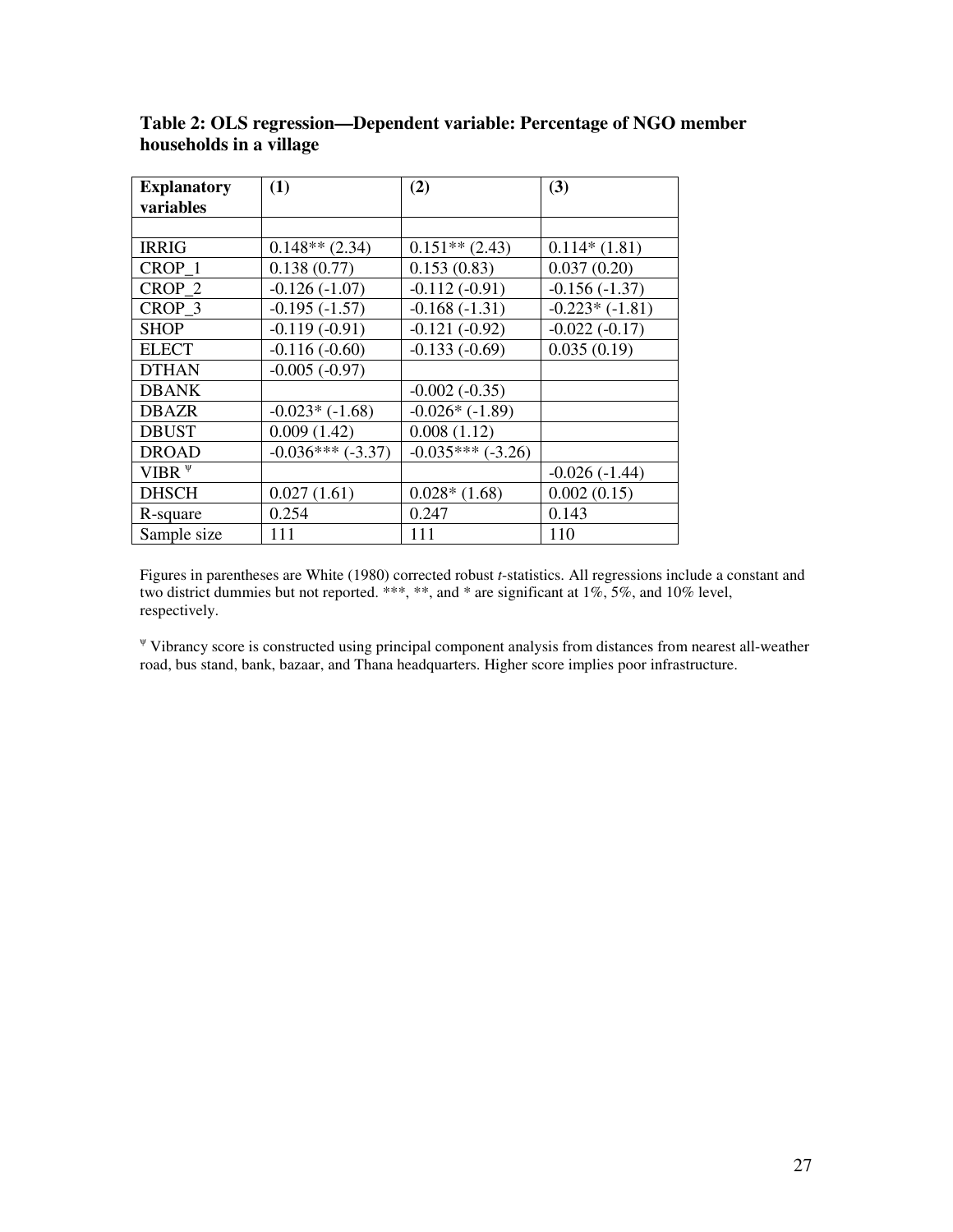| <b>Explanatory</b><br>variables | (1)                | (2)                 | (3)                 |
|---------------------------------|--------------------|---------------------|---------------------|
|                                 |                    |                     |                     |
| <b>IRRIG</b>                    | $0.143*(1.95)$     | $0.217***(3.01)$    | $0.193***(2.66)$    |
| CROP 1                          | $-0.291(-0.98)$    | $-0.211(-0.71)$     | $-0.221(-0.72)$     |
| $CROP_2$                        | $-0.091(-0.33)$    | $-0.132(-0.47)$     | $-0.115(-0.40)$     |
| CROP <sub>3</sub>               | $0.039(-0.13)$     | $-0.077(-0.25)$     | $-0.026(-0.08)$     |
| <b>SHOP</b>                     | $0.966***(4.05)$   | $0.676**$ (2.24)    | $0.700***(2.72)$    |
| <b>ELECT</b>                    | 0.006(0.05)        | $-0.016(-0.11)$     | $-0.061(-0.45)$     |
| <b>DTHAN</b>                    | $-0.038***(-5.16)$ |                     |                     |
| <b>DBANK</b>                    |                    | $-0.035***$ (-4.42) |                     |
| <b>DBAZR</b>                    | 0.018(0.96)        | 0.010(0.52)         |                     |
| <b>DBUST</b>                    | 0.005(0.92)        | 0.006(1.13)         |                     |
| <b>DROAD</b>                    | $-0.024(-1.34)$    | $-0.017(-0.95)$     |                     |
| VIBR $\Psi$                     |                    |                     | $-0.094***$ (-4.44) |
| <b>DHSCH</b>                    | $-0.021(-0.89)$    | $-0.010(-0.41)$     | $-0.004(-0.20)$     |
| <b>HHNV</b>                     | $-0.000(-0.43)$    | 0.000(0.14)         | $-0.000(-0.19)$     |
| Log pseudo-                     | $-237.144$         | $-235.966$          | $-236.291$          |
| likelihood                      |                    |                     |                     |
| Sample size                     | 134                | 133                 | 133                 |

**Table 3: Poisson regression—Dependent variable: Number of NGOs in a village** 

Figures in parentheses are White (1980) corrected robust *t*-statistics. All regressions include a constant and two district dummies but not reported. \*\*\*, \*\*, and \* are significant at 1%, 5%, and 10% level, respectively.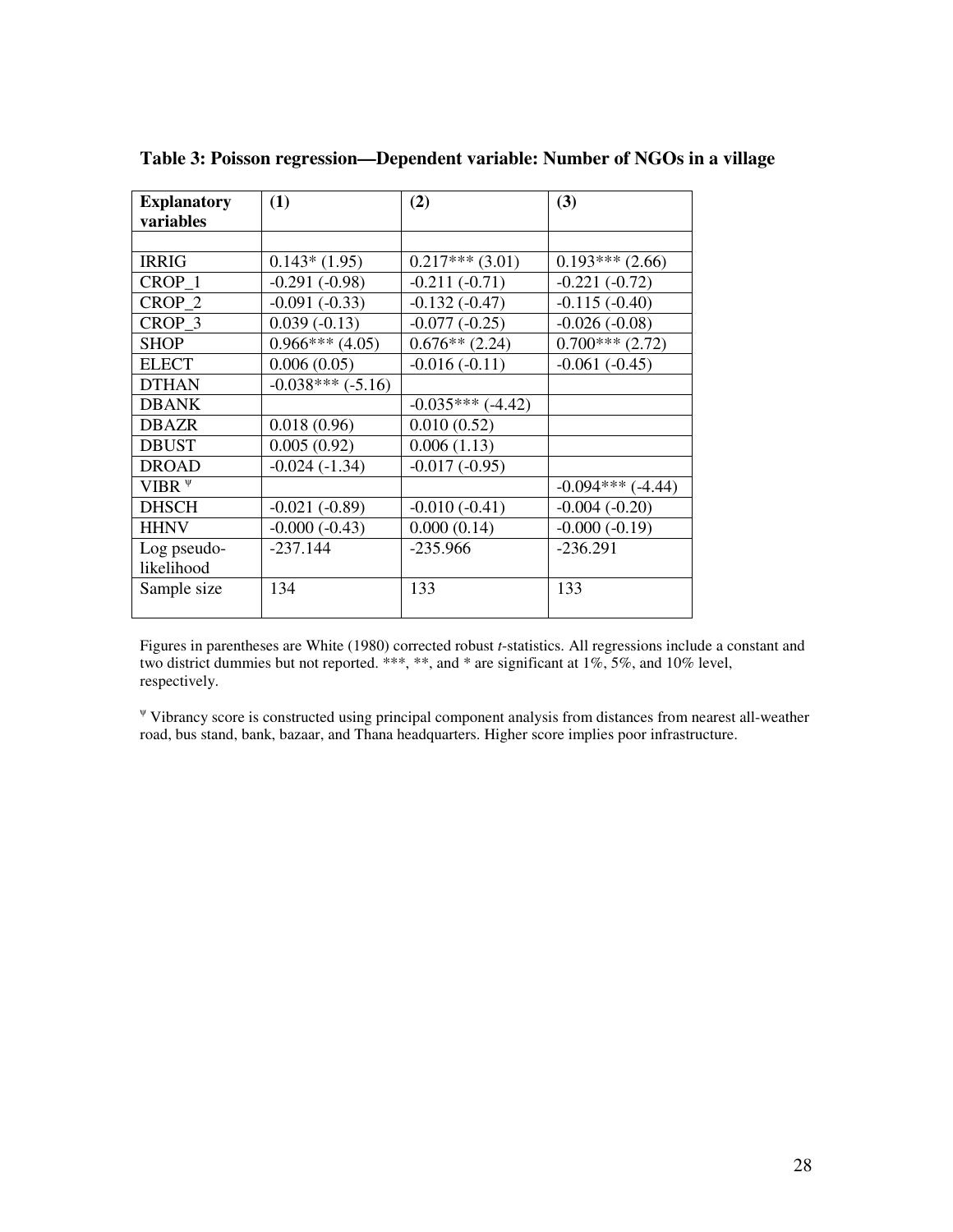| <b>Explanatory</b> | (1)                 | (2)                | (3)                |
|--------------------|---------------------|--------------------|--------------------|
| variables          |                     |                    |                    |
|                    |                     |                    |                    |
| <b>IRRIG</b>       | $0.220***(2.74)$    | $0.281***(3.53)$   | $0.262***(3.30)$   |
| $CROP_1$           | 0.201(0.95)         | 0.273(1.26)        | 0.272(1.23)        |
| CROP <sub>2</sub>  | 0.008(0.05)         | $-0.032(-0.18)$    | 0.015(0.08)        |
| $CROP_3$           | 0.119(0.61)         | 0.088(0.42)        | 0.131(0.62)        |
| <b>SHOP</b>        | $0.997***(5.16)$    | $0.785***(4.01)$   | $0.753***$ (4.42)  |
| <b>ELECT</b>       | $-0.049(-0.36)$     | $-0.070(-0.51)$    | $-0.112(-0.80)$    |
| <b>DTHAN</b>       | $-0.027***$ (-3.86) |                    |                    |
| <b>DBANK</b>       |                     | $-0.022***(-2.82)$ |                    |
| <b>DBAZR</b>       | $0.030*(1.59)$      | 0.025(1.39)        |                    |
| <b>DBUST</b>       | $-0.001(-0.15)$     | $-0.001(-0.16)$    |                    |
| <b>DROAD</b>       | $-0.016(-0.96)$     | $-0.013(-0.79)$    |                    |
| VIBR $\Psi$        |                     |                    | $-0.069***(-3.53)$ |
| <b>DHSCH</b>       | $-0.031(-1.29)$     | $-0.023(-0.97)$    | $-0.007(-0.35)$    |
| <b>HHNV</b>        | 0.000(0.30)         | 0.000(0.73)        | 0.000(0.58)        |
| Log pseudo-        | $-225.839$          | $-224.673$         | $-224.866$         |
| likelihood         |                     |                    |                    |
| Sample size        | 134                 | 133                | 133                |

**Table 4: Poisson regression—Dependent variable: Number of big NGOs in a village** 

Figures in parentheses are White (1980) corrected robust *t*-statistics. All regressions include a constant and two district dummies but not reported. \*\*\*, \*\*, and \* are significant at 1%, 5%, and 10% level, respectively.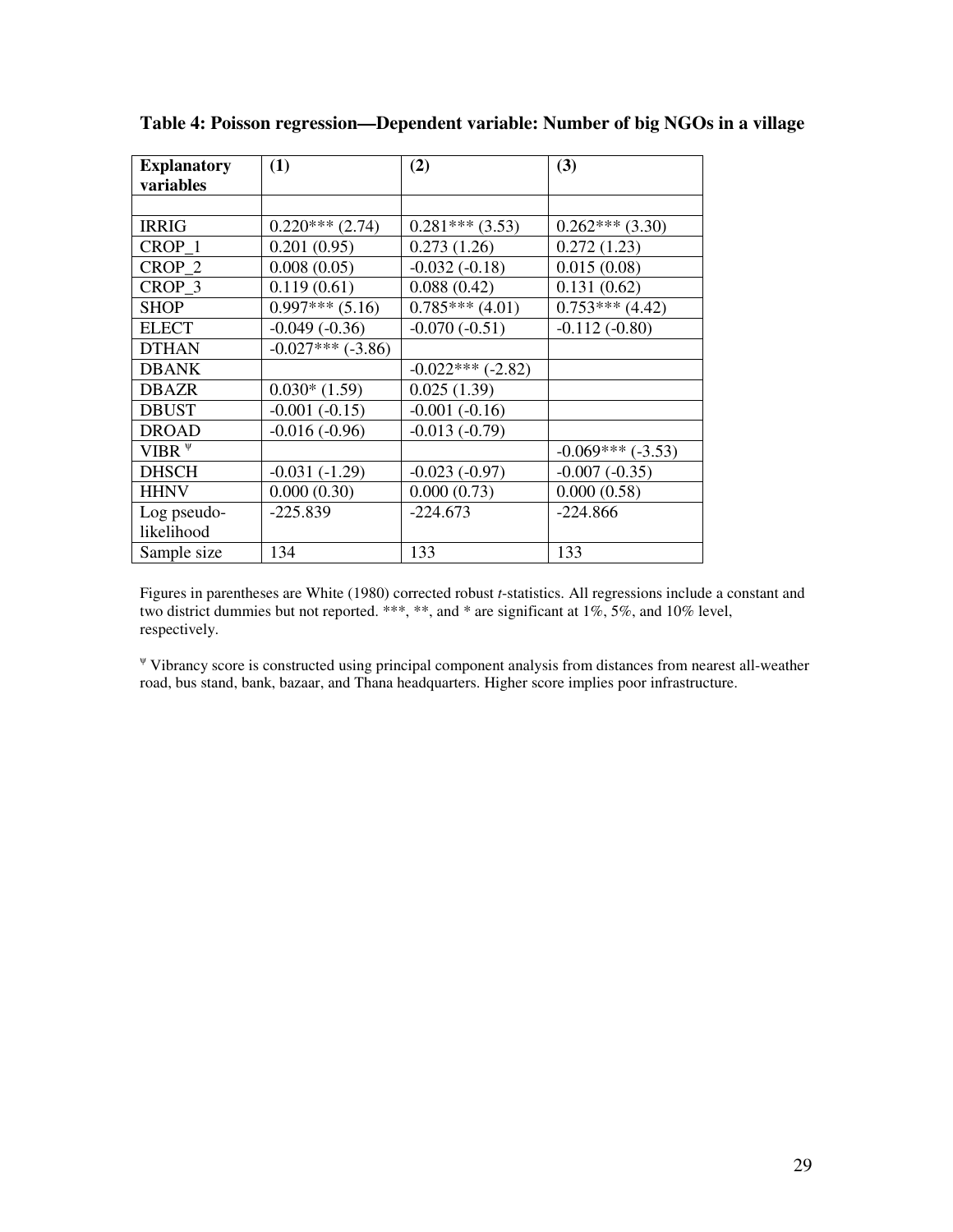| <b>Explanatory</b> | (1)                     | (2)                 | (3)                   |
|--------------------|-------------------------|---------------------|-----------------------|
| variables          |                         |                     |                       |
|                    |                         |                     |                       |
| <b>IRRIG</b>       | $-0.093(-0.26)$         | 0.033(0.09)         | $-0.174(-0.49)$       |
| $CROP_1$           | $-5.451***$ $(-3.66)$   | $-5.217***(-3.49)$  | $-5.578***$ $(-3.60)$ |
| CROP <sub>2</sub>  | $-0.878(-1.28)$         | $-0.918(-1.30)$     | $-0.982(-1.33)$       |
| CROP 3             | $-1.202*$ $(-1.65)$     | $-1.266*$ $(-1.65)$ | $-1.107(-1.47)$       |
| <b>SHOP</b>        | 0.236(0.14)             | $-0.193(-0.10)$     | 0.553(0.35)           |
| <b>ELECT</b>       | 0.261(0.33)             | 0.299(0.35)         | 0.239(0.31)           |
| <b>DTHAN</b>       | $-0.113***$ ( $-2.86$ ) |                     |                       |
| <b>DBANK</b>       |                         | $-0.129***(-3.24)$  |                       |
| <b>DBAZR</b>       | $-0.118(-1.14)$         | $-0.149(-1.42)$     |                       |
| <b>DBUST</b>       | 0.039(1.25)             | 0.040(1.34)         |                       |
| <b>DROAD</b>       | $-0.074(-0.78)$         | $-0.031(-0.32)$     |                       |
| VIBR $\Psi$        |                         |                     | $-0.315***(-3.11)$    |
| <b>DHSCH</b>       | 0.084(0.88)             | 0.120(1.32)         | 0.050(0.58)           |
| <b>HHNV</b>        | $-0.001(-1.41)$         | $-0.000(-1.09)$     | $-0.001(-1.57)$       |
| Log pseudo-        | $-99.239$               | $-97.984$           | $-100.274$            |
| likelihood         |                         |                     |                       |
| Sample size        | 134                     | 133                 | 133                   |

**Table 5: Poisson regression--Dependent variable: Number of small NGOs in a village** 

Figures in parentheses are White (1980) corrected robust *t*-statistics. All regressions include a constant and two district dummies but not reported. \*\*\*, \*\*, and \* are significant at  $1\%$ ,  $5\%$ , and  $10\%$  level, respectively.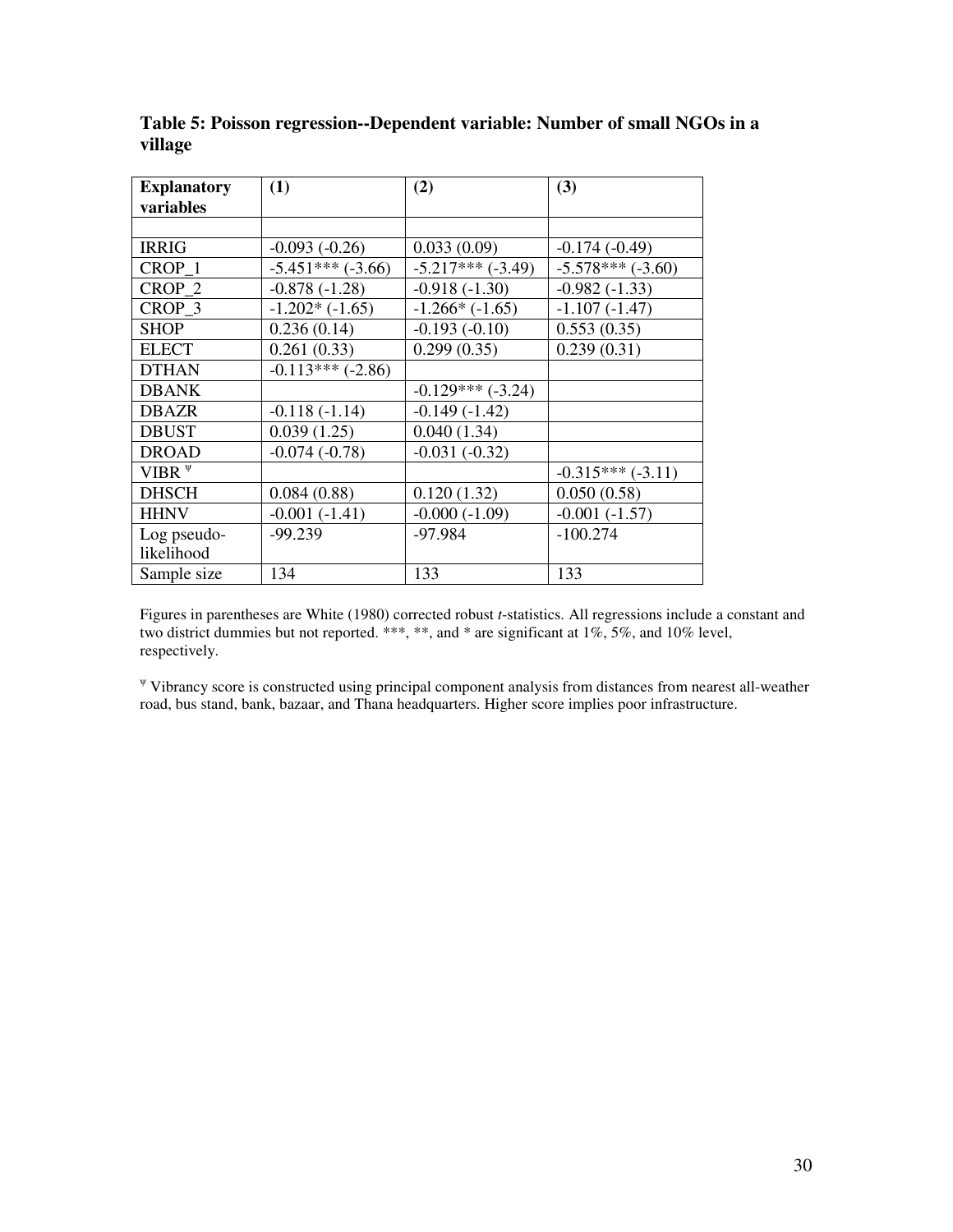| <b>Explanatory</b> | (1)                    | (2)                 | (3)              |
|--------------------|------------------------|---------------------|------------------|
| variables          |                        |                     |                  |
|                    |                        |                     |                  |
| <b>IRRIG</b>       | 0.256(0.96)            | 0.350(1.30)         | 0.319(1.25)      |
| CROP <sub>1</sub>  | $-0.695(-1.48)$        | $-0.547(-1.28)$     | $-0.551(-1.23)$  |
| CROP <sub>2</sub>  | $-0.112(-0.30)$        | $-0.135(-0.37)$     | $-0.136(-0.41)$  |
| CROP <sub>3</sub>  | 0.123(0.27)            | 0.120(0.25)         | 0.258(0.56)      |
| <b>SHOP</b>        | 1.391(1.47)            | 0.966(1.14)         | 0.930(1.05)      |
| <b>ELECT</b>       | 0.210(0.38)            | 0.161(0.29)         | 0.126(0.26)      |
| <b>DTHAN</b>       | $-0.063**(-2.35)$      |                     |                  |
| <b>DBANK</b>       |                        | $-0.056**(-2.50)$   |                  |
| <b>DBAZR</b>       | 0.050(1.09)            | 0.034(0.75)         |                  |
| <b>DBUST</b>       | 0.036(1.63)            | 0.034(1.56)         |                  |
| <b>DROAD</b>       | $-0.094**$ ( $-2.16$ ) | $-0.080*$ $(-1.80)$ |                  |
| VIBR $\Psi$        |                        |                     | $-0.122*(-1.74)$ |
| <b>DHSCH</b>       | 0.063(1.08)            | 0.076(1.28)         | 0.069(1.33)      |
| R-square           | 0.191                  | 0.179               | 0.148            |
| Sample size        | 134                    | 133                 | 133              |

**Table 6: OLS regression—Dependent variable: Per capita number of NGOs in a village** 

Figures in parentheses are White (1980) corrected robust *t*-statistics. All regressions include a constant and two district dummies but not reported. \*\*\*, \*\*, and \* are significant at 1%, 5%, and 10% level, respectively.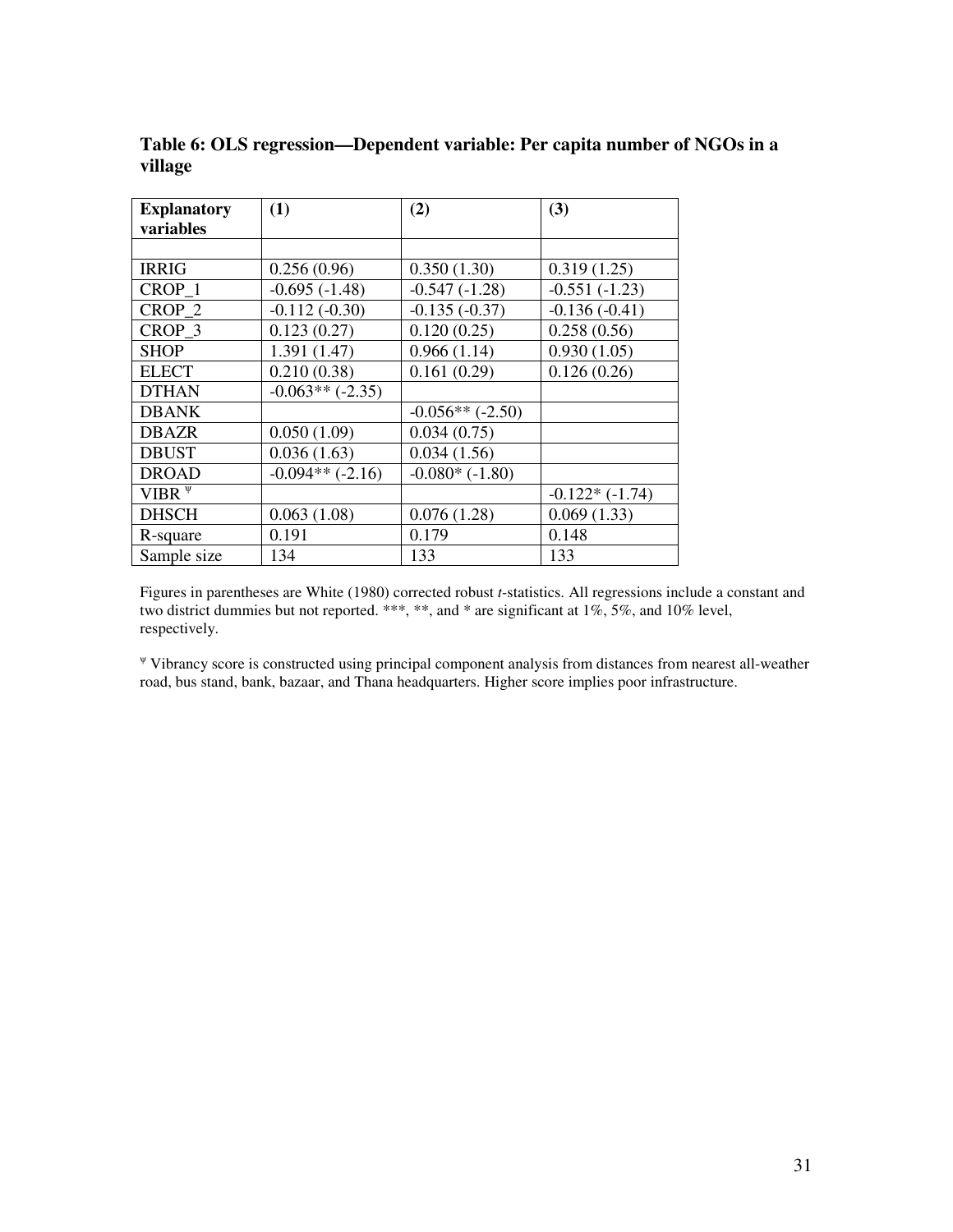# **Figures**

**Figure 1: Optimal number of NGOs and the producers' cut-off distance** 

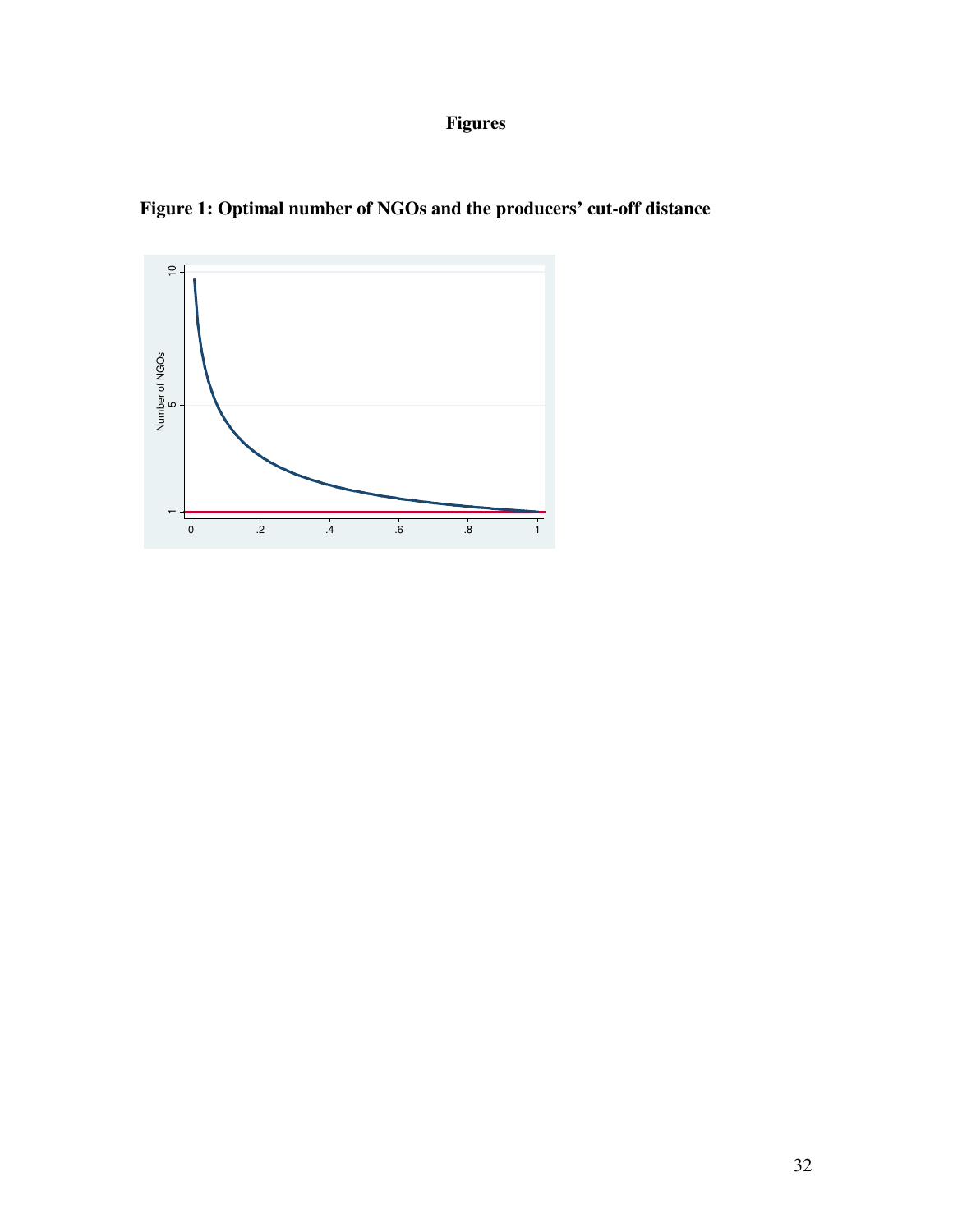



## **Figure 3: Correlation between average daily male wage rate and distance from the Thana headquarters**

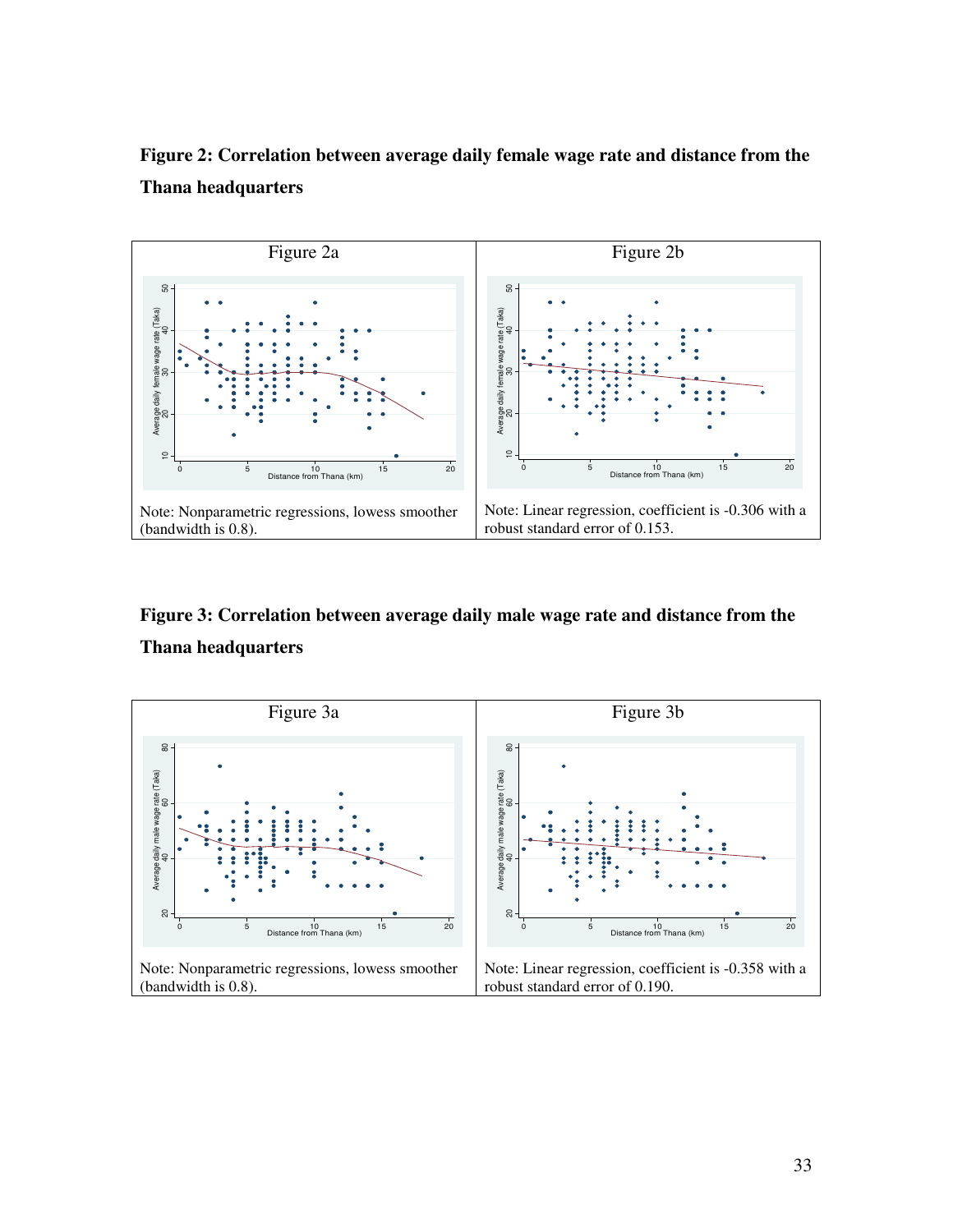

# **Figure 4: Correlation between percentage landless households and distance from the Thana headquarters**